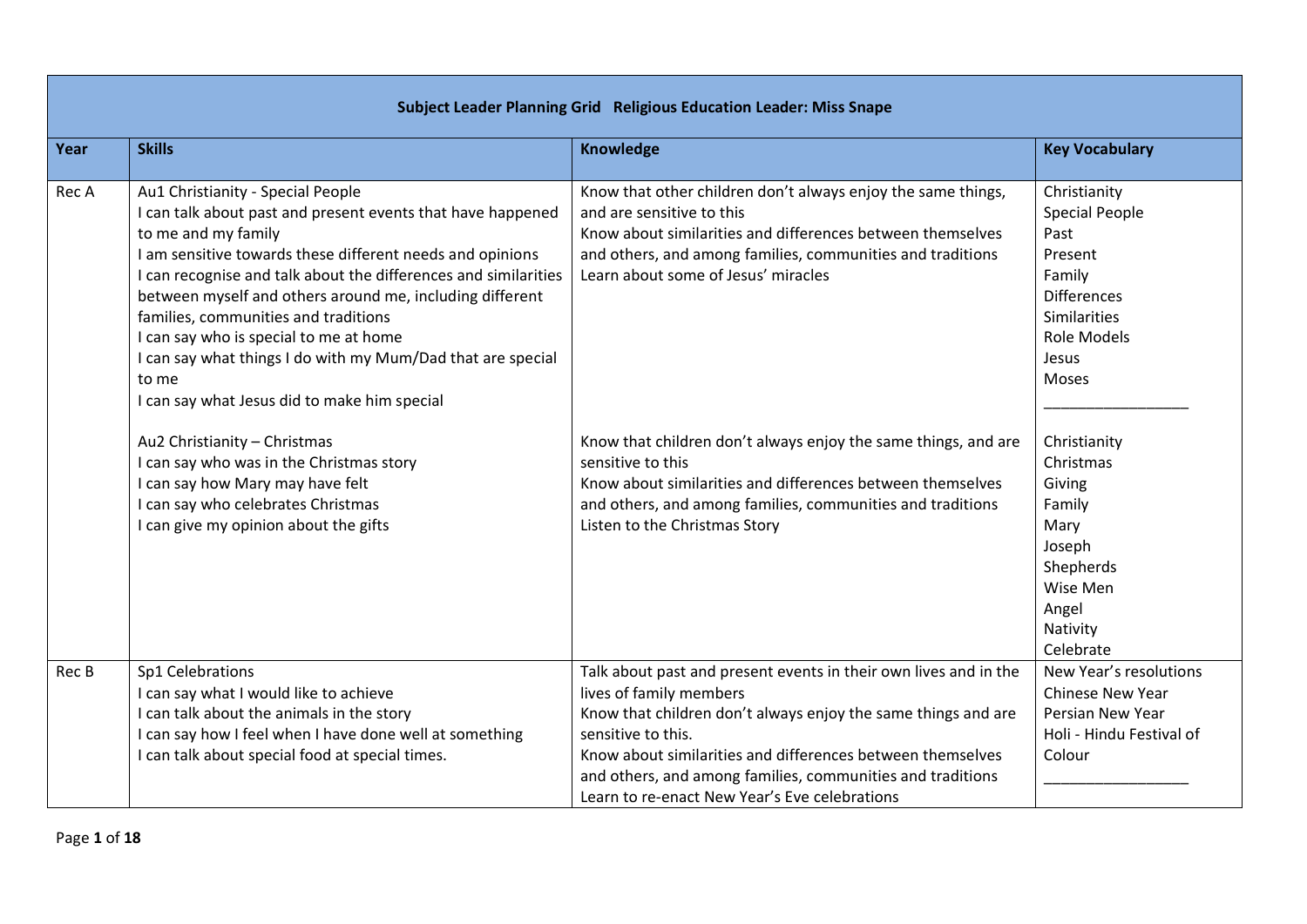|       | Sp2 Christianity - Easter                                    | Know about similarities and differences in relation to places,      | Easter symbols |
|-------|--------------------------------------------------------------|---------------------------------------------------------------------|----------------|
|       | I can talk about why some things happen and how things       | objects, materials and living things                                | eggs           |
|       | change                                                       | Talk about the features of their own immediate environment          | hot cross buns |
|       | I can talk about what new things happen in Spring            | and how environments might vary from one another                    | Jesus          |
|       | I can share my experiences of Easter                         | Make observations of animals and plants and explain why some        | Judas          |
|       | I can describe Jesus and Judas                               | things occur, and talk about changes                                |                |
|       | I can say how I feel about the Easter story                  |                                                                     |                |
| Rec C | Su1 Buddhism, Christianity, Islam, Hinduism, Sikhism - Story | Talk about past and present events in my own lives and in the       | Priest         |
|       | Time                                                         | lives of family members.                                            | Friend         |
|       | I can talk about things that are happening and have          | Know that children don't always enjoy the same things and are       | Happy/Sad      |
|       | happened in my life.                                         | sensitive to this.                                                  | Feelings       |
|       | I know that not everyone does the same as me and that's OK   | Know about similarities and differences between themselves          |                |
|       | I know that some things are the same in people's families    | and others, and among families, communities and traditions.         |                |
|       | and some things are different                                |                                                                     |                |
|       | I can talk about: -                                          |                                                                     |                |
|       | 'The Boy Who Cried Wolf'                                     |                                                                     |                |
|       | The Crocodile and The Priest (A Sikh story)                  |                                                                     |                |
|       | <b>Bilal and the Beautiful Butterfly</b>                     |                                                                     |                |
|       | The Gold-Giving Serpent                                      |                                                                     |                |
|       | The Lost Sheep                                               |                                                                     |                |
|       | I can think about how others might feel.                     |                                                                     |                |
|       |                                                              | I can talk about similarities, differences in detail concerning the | Homes          |
|       | Su2 Christianity, Islam, Judaism - Special Places            | environment around me, objects, material and living things          | Church         |
|       | I can talk about what makes a house special.                 | can talk about my immediate environment and how it might            | Mosque         |
|       | I can talk about where I like and don't like.                | be different to others                                              | Synagogue      |
|       | I can talk about what makes a place special.                 |                                                                     |                |
|       | I can describe a church/mosque/synagogue and say why it is   |                                                                     |                |
|       | special.                                                     |                                                                     |                |
|       |                                                              |                                                                     |                |
| 1A    | Au1 Christianity - The Creation Story                        | Beliefs, teachings and sources                                      | Christians     |
| Fire  | Values and commitment                                        | Explore the Christian Creation story                                | God            |
|       | I can express an opinion about the Christian belief about    | Learn how this influences how Christians behave, towards            | Creation       |
|       | creation.                                                    | nature and the environment.                                         | Adam and Eve   |
|       | I can start to talk about how I think the world got here.    | Know what God created on different days.                            |                |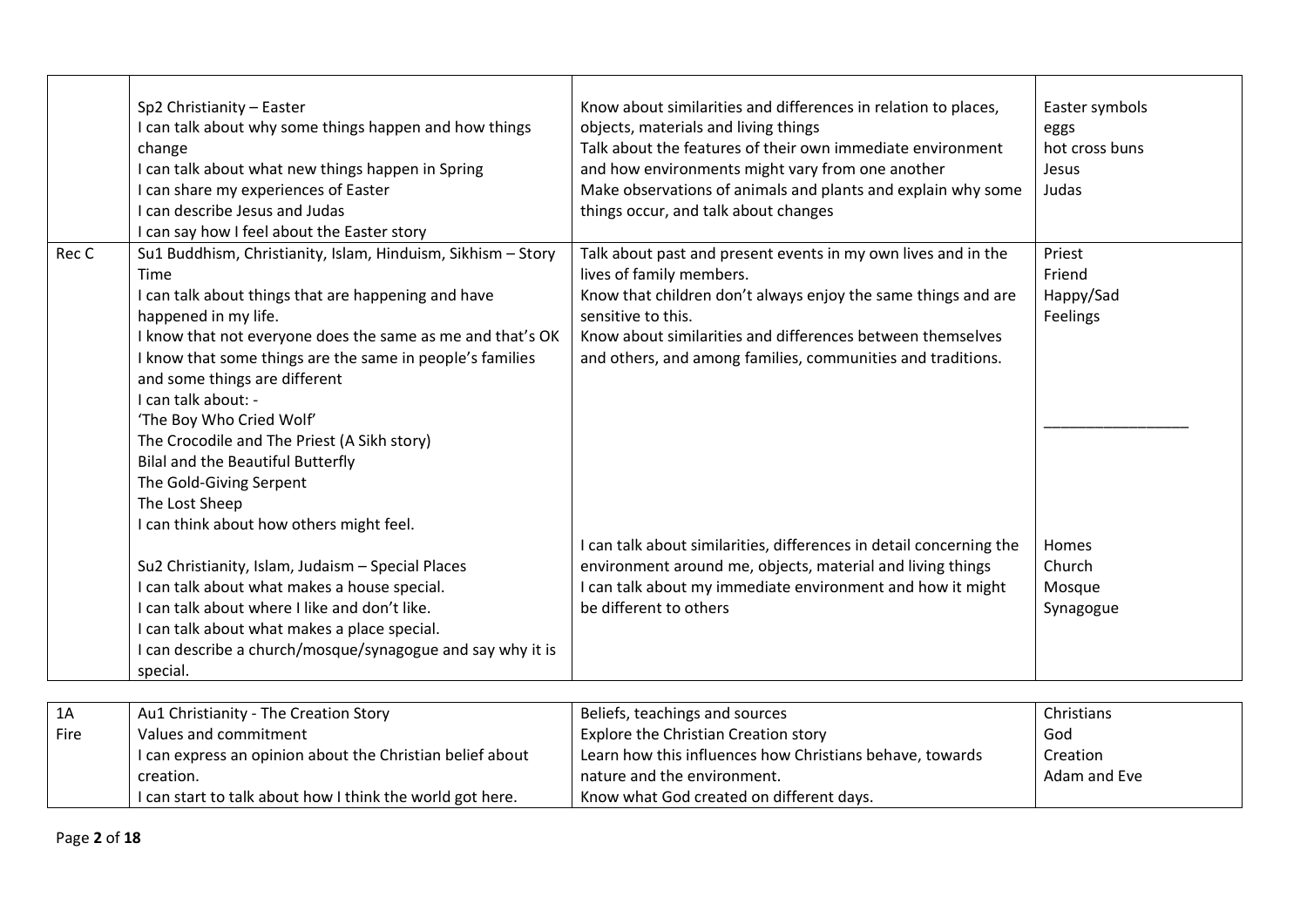|                                   | I can link things that are important to me and other people<br>with the way I think and behave in relation to nature and the<br>world.<br>Au2 Christianity - The Christmas Story<br>Identity, diversity and belonging<br>I can suggest a gift I would give to Jesus.<br>I can think of a gift to give to Jesus and say why I would<br>choose that especially for Him.<br>I can understand that because Christians believe God gave<br>Jesus as a gift to the world, they give each other gifts at<br>Christmas.                                                                                                                                     | Beliefs, teachings and sources<br>Learn to reflect on the Christmas story and decide what gifts<br>would be meaningful for Jesus.                                                                                                                                                                                                                                                                                                                                       | Christians<br>Christmas<br>Bethlehem<br>Give/Receive<br>Gold<br>Frankincense<br>Myrrh<br>Wise Men                           |
|-----------------------------------|-----------------------------------------------------------------------------------------------------------------------------------------------------------------------------------------------------------------------------------------------------------------------------------------------------------------------------------------------------------------------------------------------------------------------------------------------------------------------------------------------------------------------------------------------------------------------------------------------------------------------------------------------------|-------------------------------------------------------------------------------------------------------------------------------------------------------------------------------------------------------------------------------------------------------------------------------------------------------------------------------------------------------------------------------------------------------------------------------------------------------------------------|-----------------------------------------------------------------------------------------------------------------------------|
| 1B<br>Toy<br>Story                | Sp1 Christianity - Jesus as a friend<br>Identity, diversity and belonging<br>I can talk about my friends and why I like them.<br>I can talk about times when I have been a good friend.<br>I can identify when it is easy or hard for me to show<br>friendship.<br>Sp2 Christianity - Easter Palm Sunday<br>Meaning, purpose and truth<br>I can start to show understanding that Jesus is special to<br>Christians.<br>I can recognise that Jesus must be special to Christians to be<br>welcomed in this way and start to say why.<br>I can link Christians' belief in Jesus to the way He should be<br>welcomed and start to explain my thinking. | Beliefs, teachings and sources<br>Learn to identify when it is easy and difficult to show friendship<br>and explore when Jesus may have found it difficult<br>Learn a story about Jesus showing friendship and talk about it.<br>Beliefs, teachings and sources<br>Forms of expressing meaning<br>Know that Jesus is special to Christians and how His welcome on<br>Palm Sunday shows this.<br>Know parts of the Easter story.<br>Recognise some symbols in the story. | Friendship<br>Jesus and Zacchaeus<br>Christians<br>Easter<br>Palm Sunday<br>Palm leaf<br>Symbols<br>Jerusalem<br>Son of God |
| 1 <sup>C</sup><br>Fighting<br>Fit | Su1 Judaism - Shabbat<br>Identity, diversity and belonging<br>I can start to make a connection between being Jewish and<br>decisions about behaviour.<br>I can start to explain how certain beliefs affect decision-<br>making.<br>I can explain how being a member of a religion influences<br>people's behaviour.                                                                                                                                                                                                                                                                                                                                 | Practices and ways of life<br>Understand what Jewish children do during Shabbat and why it<br>is important to them.<br>Learn the correct names for things that are special to Jewish<br>people during Shabbat.                                                                                                                                                                                                                                                          | Jewish<br>Shabbat<br>Synagogue                                                                                              |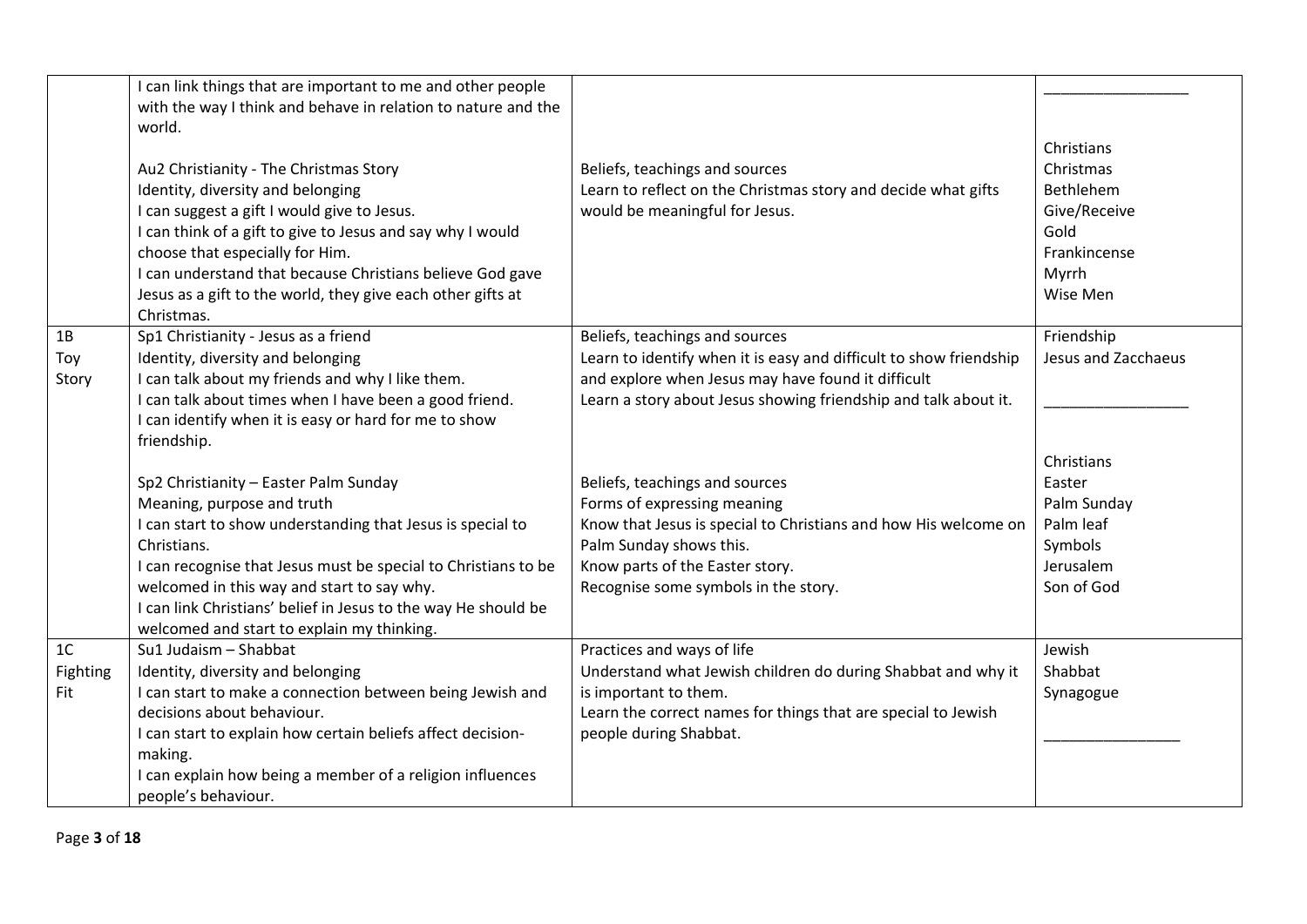|                   | Su2 Judaism - Chanukah<br>Identity, diversity and belonging<br>I can talk about how a Jewish child might feel about taking<br>part in a Chanukah activity.<br>I can begin to understand how it feels to Jewish children to<br>take part in some Chanukah activities (e.g. playing dreidel,<br>lighting the candles) and start to think about which one of<br>these activities might help them feel closer to God.<br>I can explain why I think some Chanukah activities would<br>help a Jewish child feel closer to God than other activities. | Forms of expressing meaning<br>Identity, diversity and belonging<br>Understand how it feels for Jewish children to take part in<br>Chanukah activities.<br>Recognise some of the symbols used at Chanukah. | <b>Dreidel</b><br>Chanukah<br>Festival<br>Synagogue |
|-------------------|------------------------------------------------------------------------------------------------------------------------------------------------------------------------------------------------------------------------------------------------------------------------------------------------------------------------------------------------------------------------------------------------------------------------------------------------------------------------------------------------------------------------------------------------|------------------------------------------------------------------------------------------------------------------------------------------------------------------------------------------------------------|-----------------------------------------------------|
| 2A                |                                                                                                                                                                                                                                                                                                                                                                                                                                                                                                                                                |                                                                                                                                                                                                            |                                                     |
| Once Upon a       | Au1 Christianity - What did Jesus teach?<br>Values and commitments                                                                                                                                                                                                                                                                                                                                                                                                                                                                             | Beliefs, teachings and sources<br>Learn Bible stories that show kindness, and to explore how this                                                                                                          | Christianity<br>Jesus                               |
| Time              | I can say if I think Christians should be kind and give a                                                                                                                                                                                                                                                                                                                                                                                                                                                                                      | makes Christians behave towards other people.                                                                                                                                                              | <b>Bible</b>                                        |
|                   | reason.                                                                                                                                                                                                                                                                                                                                                                                                                                                                                                                                        | Learn a story Jesus told about being kind or an example of when                                                                                                                                            | Parable                                             |
|                   | I can say why I think Christians should be kind and                                                                                                                                                                                                                                                                                                                                                                                                                                                                                            | Jesus showed kindness.                                                                                                                                                                                     | The Good Samaritan                                  |
|                   | understand why this might sometimes be difficult.                                                                                                                                                                                                                                                                                                                                                                                                                                                                                              |                                                                                                                                                                                                            | The Paralysed Man                                   |
|                   | Au2 Christianity - Christmas; Jesus as a gift from God                                                                                                                                                                                                                                                                                                                                                                                                                                                                                         | Beliefs, teachings and sources                                                                                                                                                                             | <b>Christianity Christmas</b>                       |
|                   | Meaning, purpose and truth                                                                                                                                                                                                                                                                                                                                                                                                                                                                                                                     | Learn to reflect on the Christmas story and the reasons for                                                                                                                                                | Jesus                                               |
|                   | I can give a reason why Christians think God gave Jesus to                                                                                                                                                                                                                                                                                                                                                                                                                                                                                     | Jesus' birth.                                                                                                                                                                                              | Advent Calendar                                     |
|                   | the world.                                                                                                                                                                                                                                                                                                                                                                                                                                                                                                                                     |                                                                                                                                                                                                            | Stable                                              |
|                   | I can reflect on whether God should send Jesus again,                                                                                                                                                                                                                                                                                                                                                                                                                                                                                          |                                                                                                                                                                                                            | Shepherds                                           |
|                   | now.                                                                                                                                                                                                                                                                                                                                                                                                                                                                                                                                           |                                                                                                                                                                                                            | Wise men                                            |
| 2B<br>Jungle Book | Sp1 (Choice A) Judaism - Passover<br>Values and commitment                                                                                                                                                                                                                                                                                                                                                                                                                                                                                     | Practices and ways of life<br>Understand how celebrating Passover and keeping Kashrut                                                                                                                      | Judaism<br>Jews                                     |
|                   | I can start to say what I think is the most important thing                                                                                                                                                                                                                                                                                                                                                                                                                                                                                    | (food laws) help Jews show God they value their special                                                                                                                                                    | Jewish practices                                    |
|                   | Jews do to show they are doing what God asks.                                                                                                                                                                                                                                                                                                                                                                                                                                                                                                  | relationship with Him.                                                                                                                                                                                     | Passover                                            |
|                   | I can suggest what I think are the most and least                                                                                                                                                                                                                                                                                                                                                                                                                                                                                              | Learn about the Seder meal, or another Jewish practice, with                                                                                                                                               | Passover                                            |
|                   | important things Jews do that God asks them to do and                                                                                                                                                                                                                                                                                                                                                                                                                                                                                          | some detail.                                                                                                                                                                                               | Kashrut                                             |
|                   | add at least one reason.                                                                                                                                                                                                                                                                                                                                                                                                                                                                                                                       |                                                                                                                                                                                                            | Seder meal                                          |
|                   | I can give reasons why I think certain things are more or                                                                                                                                                                                                                                                                                                                                                                                                                                                                                      |                                                                                                                                                                                                            | Symbolism                                           |
|                   | less important for Jews to do to show they respect God.                                                                                                                                                                                                                                                                                                                                                                                                                                                                                        |                                                                                                                                                                                                            | Prayer shawls and                                   |
|                   |                                                                                                                                                                                                                                                                                                                                                                                                                                                                                                                                                |                                                                                                                                                                                                            | Kippahs                                             |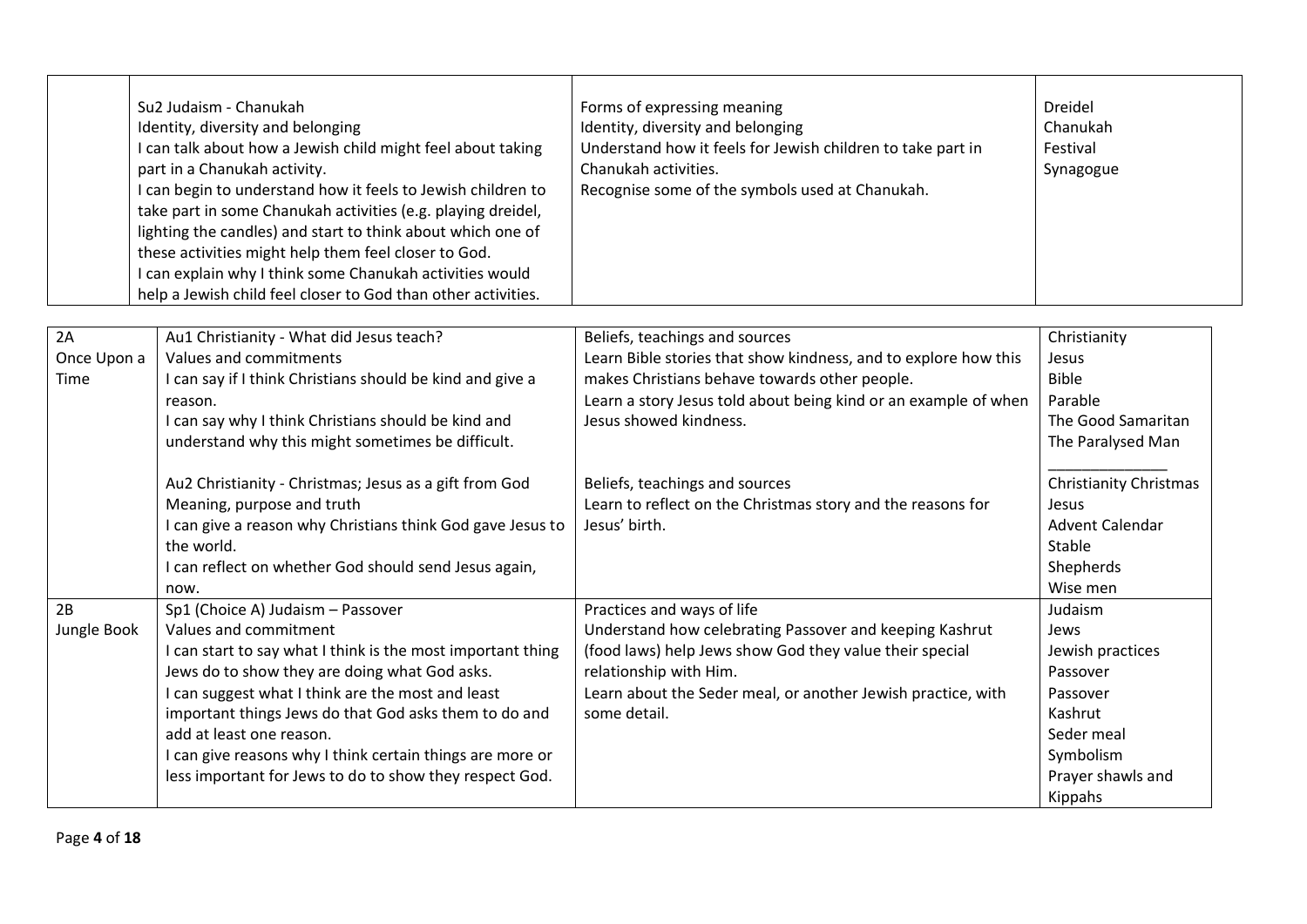|                  | Sp1 (Choice B) Islam - Prayer at home<br>Values and commitments<br>I can tell you one way praying 5 times a day may help a<br>Muslim.<br>I can start to think through how praying 5 times a day<br>might help in some ways more than others.<br>I can decide on 3-way Muslims might be helped in their<br>everyday lives by praying 5 times a day and can explain<br>my reason for one of these.                                                            | Practices and ways of life<br>Understand what commitment means to us and to Muslims by<br>knowing about how Muslims pray 5 times a day.<br>Know the Muslim prayer routine and explain how they believe<br>this helps Muslims in their everyday lives. | Islam<br>Muslim<br>Prayer<br>Symbolism                                                                  |
|------------------|-------------------------------------------------------------------------------------------------------------------------------------------------------------------------------------------------------------------------------------------------------------------------------------------------------------------------------------------------------------------------------------------------------------------------------------------------------------|-------------------------------------------------------------------------------------------------------------------------------------------------------------------------------------------------------------------------------------------------------|---------------------------------------------------------------------------------------------------------|
|                  | Sp2 Christianity - Easter Resurrection<br>Meaning, purpose and truth<br>I can talk about what I think happened to Jesus<br>I can start to suggest a different explanation as to what<br>happened to Jesus after the empty tomb and offer my<br>opinion.<br>I can tell you a different explanation as to what might<br>have happened to Jesus after the empty tomb and begin<br>to explain what Christians believe about Jesus'<br>resurrection.             | Beliefs, teachings and sources<br>Learn to re-tell the Easter story.<br>Understand what Jesus' resurrection means for Christians.                                                                                                                     | Christianity<br>Christians<br>Easter<br>Crucifixion<br>Resurrection<br>Heaven<br><b>Bible</b><br>Symbol |
| 2C<br>All at Sea | Su1 (Choice A) Judaism - Prayer at home<br>Values and commitments<br>I can talk about an agreement Jewish people make with<br>God and say if this is important.<br>I can start to explain the significance of one thing Jews do<br>and say how it shows their special relationship with God.<br>I can tell you some of the ways Jewish people express<br>their special relationship with God and start to<br>understand how special that might be for them. | Practices and ways of life<br>Learn a story about a person important to Jews.<br>Understand why Abraham or Moses is so important to Jews.                                                                                                             | Judaism<br>Jews<br>Prayer<br>Abraham<br>Moses<br>Mezuzah<br>Shema<br><b>Ten Commandments</b>            |
|                  | Su1 (Choice B) Islam - Community and belonging<br>Identity, diversity and belonging<br>I can start to explain when Muslims might feel like they<br>belong.<br>I can talk about how Muslims feel a sense of belonging<br>when they are with other Muslims or when they pray on                                                                                                                                                                               | Practices and ways of life<br>Understand why Muslims visit the mosque and to explore<br>whether this gives them a sense of belonging.                                                                                                                 | Islam<br><b>Muslims</b><br>Mosque<br>Muhammad<br>Prayer mat<br>Qu'ran                                   |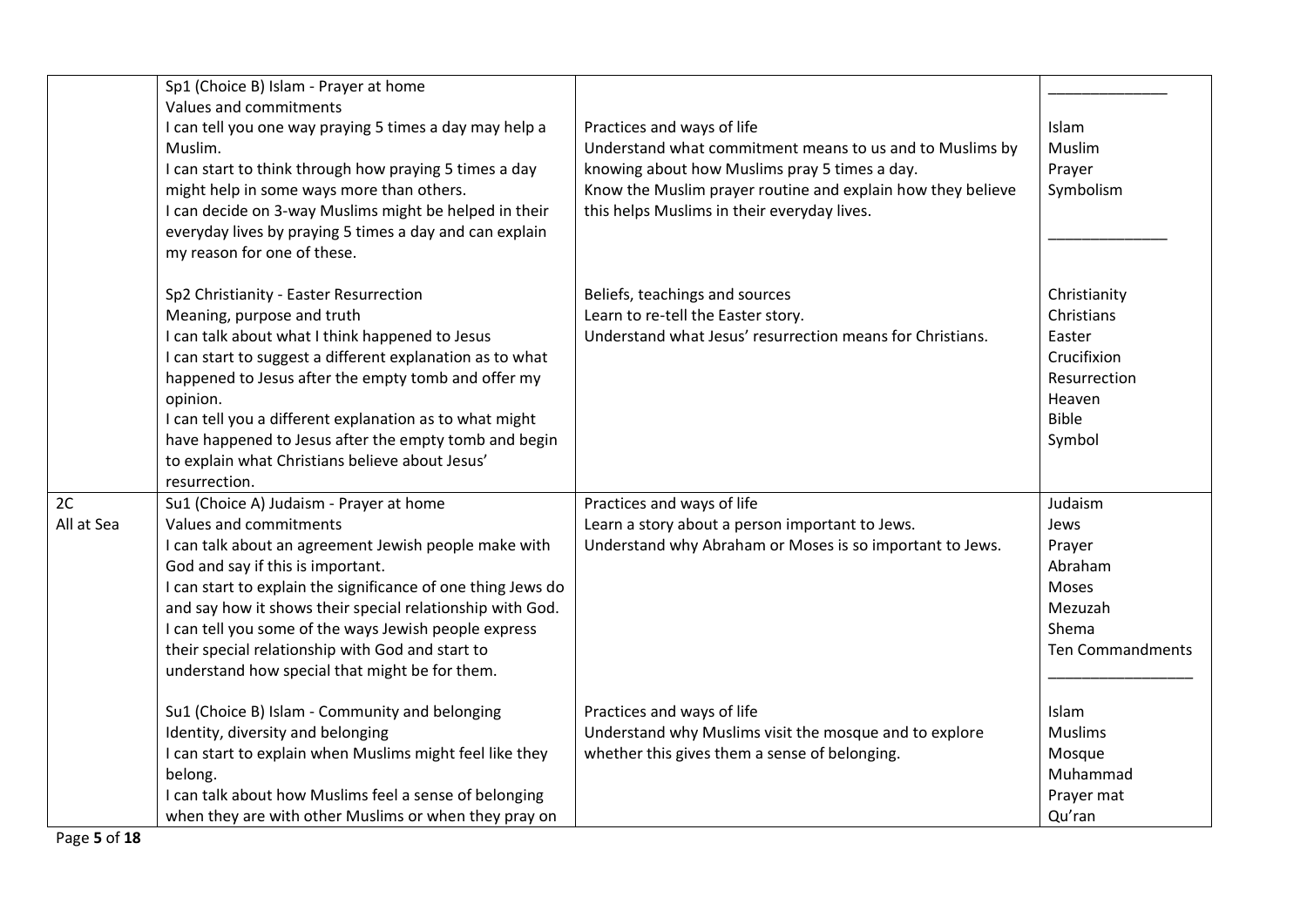| their own and say why this might be.                        |                                                              | Worship             |
|-------------------------------------------------------------|--------------------------------------------------------------|---------------------|
| I can put myself in a Muslim's position and say if I would  |                                                              |                     |
| prefer to pray alone or with other Muslims at a mosque      |                                                              |                     |
| and give a reason why.                                      |                                                              |                     |
|                                                             | Practices and ways of life                                   | Judaism             |
| Su2 (Choice A) Judaism - Haj                                | Understand different ways that Jews show their commitment to | Jews                |
| Values and commitment                                       | God.                                                         | Haj                 |
| I can start to express an opinion about what might be       | Learn the right names for things that are special to Jews.   | Bar and Bat Mitzvah |
| important to Jews.                                          |                                                              | Ceremonies          |
| I can talk about something that is important to Jews and    |                                                              | Commitment          |
| express understanding as to why this might be important     |                                                              | Synagogue           |
| if I were Jewish.                                           |                                                              | Torah               |
| I can express an opinion on which ways I think might be     |                                                              | Prayer Shawl        |
| best for Jews to show their commitment to God and start     |                                                              |                     |
| to give my reasons.                                         |                                                              |                     |
|                                                             |                                                              | Islam               |
| Su2 (Choice B) Islam - Hajj                                 | Practices and ways of life                                   | <b>Muslims</b>      |
| Values and commitment                                       | Understand what happens during Hajj and to explore the       | Hajj                |
| I can start to imagine how it might feel to be on the Hajj. | importance of this to Muslims.                               | Hajj robes          |
| I can start to think about the significance of Hajj to a    | Learn about some of the events that happen during Hajj and   | Makkah (Mecca)      |
| Muslim.                                                     | start to explain why these are important to Muslims.         | Qu'ran              |
| I can start to express my opinion as to whether             |                                                              | The Grand mosque    |
| completing the Hajj makes someone a better Muslim,          |                                                              |                     |
| with a reason.                                              |                                                              |                     |
|                                                             |                                                              |                     |

By the end of Key Stage One (Staffordshire Agreed Syllabus):

Belief's teachings and sources

Engage with stories and extracts from religious literature and talk about their meanings

Explore stories about the lives and teachings of key religious figures

Find out about ways in which sacred texts are regarded, read and handled by believers

Practices and ways of life

Find out about how and when people worship and ask questions about why this is important to believers

Explore the preparations for and find out about the celebration of festivals

Identify the importance for some people of belonging to a religion and recognise the difference this makes to their lives

Expressing meaning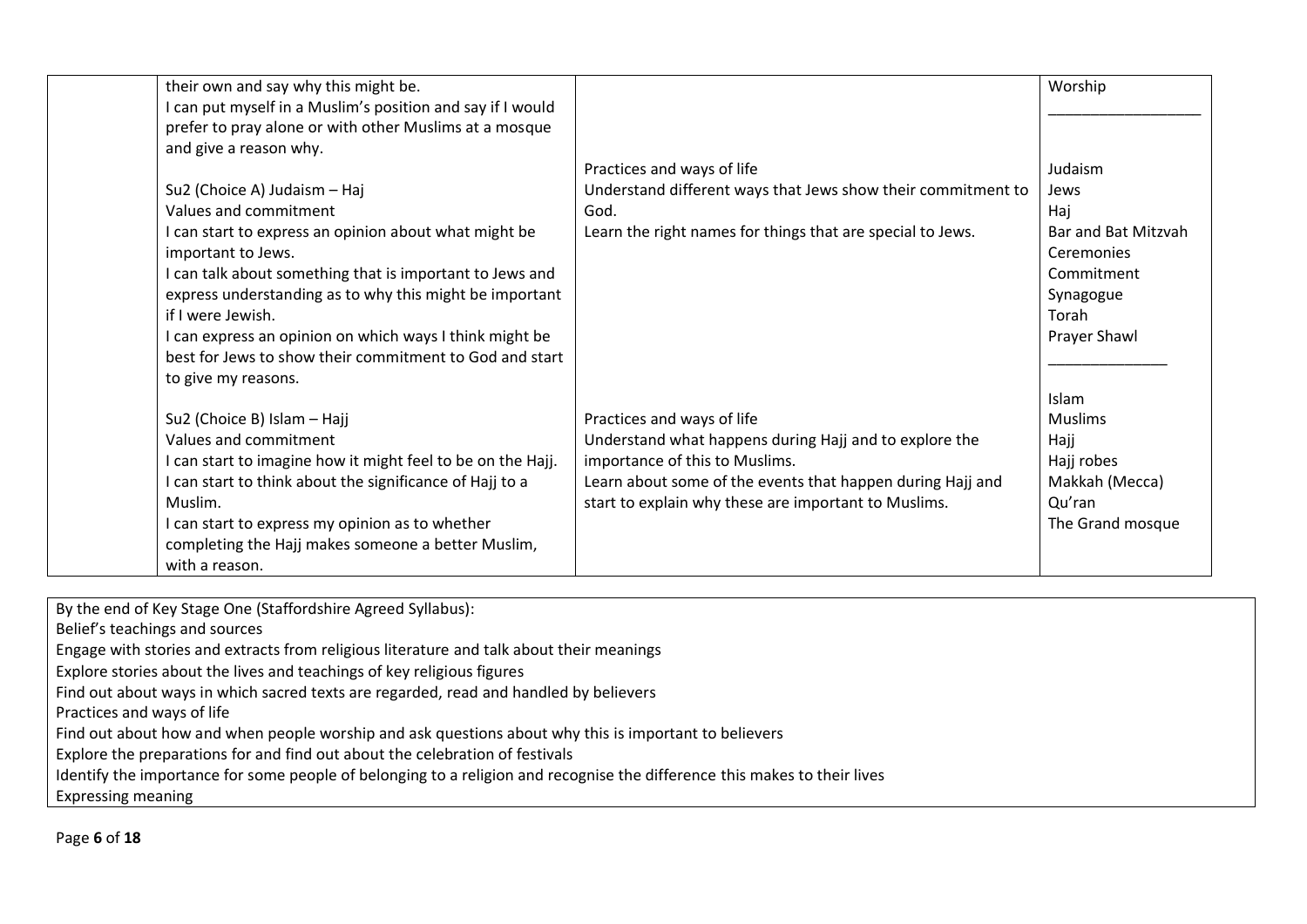| Explore as appropriate the special nature of artefacts used in worship                                                     |
|----------------------------------------------------------------------------------------------------------------------------|
| Identify symbolic actions, gestures and rituals and talk about how they are used as part of worship and ceremonies         |
| Engage with religious beliefs and ideas expressed through story, symbol and other visual forms of expression               |
| Identity diversity and belonging                                                                                           |
| Reflect and respond to stories about belonging and relating to religious communities                                       |
| Identify and ask questions about customs associated with particular religious communities                                  |
| Find out about ceremonies in which special moments in the life cycle are marked                                            |
| Meaning purpose and truth                                                                                                  |
| Ask and respond imaginatively to questions about things that are interesting or puzzling in the world                      |
| Listen to and ask questions about stories of individuals and their relationship with God                                   |
| Explore a range of stories and extracts from sacred writings and talk about meaning they have for believers                |
| Values and commitments                                                                                                     |
| Reflect and respond to stories highlighting the morals and values of believers in practice                                 |
| Reflect on examples of care and concern shown by believers and religious communities and explore reasons for these actions |
| Explore stories from religious traditions and find out about attitudes to the natural world                                |
|                                                                                                                            |

|            | Key Stage Two                                                             |                                                        |                       |  |  |
|------------|---------------------------------------------------------------------------|--------------------------------------------------------|-----------------------|--|--|
| 3A         | Au1 (Choice A) Hinduism - Diwali                                          | Practices and ways of life                             | Hinduism              |  |  |
| Industrial | Identity, diversity and belonging                                         | Forms of expressing meaning                            | Diwali                |  |  |
| Revolution | I can tell you what I might enjoy about Diwali if I were a Hindu.         | Investigate what happens during the festival of Diwali | Hindus                |  |  |
|            | I can start to empathise with what Hindus feel about Diwali.              | and whether the celebrations bring a sense of          | Rama and Sita         |  |  |
|            | I can start to say why Diwali might bring a sense of belonging to Hindus. | belonging to Hindu.                                    | Festival              |  |  |
|            | I can start to explain how I might feel if I celebrated Diwali.           |                                                        | Goddess Lakshmi       |  |  |
|            | I can give my own views on whether I would feel a sense of belonging if   |                                                        | Temple                |  |  |
|            | I celebrated Diwali.                                                      |                                                        | Diva lamp             |  |  |
|            |                                                                           |                                                        | Puja tray             |  |  |
|            | Au1 (Choice B) Sikhism - The Amrit Ceremony and the Khalsa                | Practices and ways of life                             |                       |  |  |
|            | Identity, diversity and belonging                                         | Understand the reasons why a Sikh may choose to join   | Sikhism               |  |  |
|            | I can tell you about my experiences of belonging.                         | the Khalsa.                                            | Sikhs                 |  |  |
|            | I can start to express how a Sikh might feel when s/he goes through the   |                                                        | <b>Amrit Ceremony</b> |  |  |
|            | Amrit ceremony.                                                           |                                                        | Khalsa                |  |  |
|            | I can start to see similarities between my experiences                    |                                                        | Symbolism             |  |  |
|            | of joining and belonging and a Sikh's experience of the                   |                                                        | Karah Prashad (sacred |  |  |
|            | Amrit Ceremony/Khalsa.                                                    |                                                        | pudding)              |  |  |
|            | I can talk about what I think makes someone a good person and about       |                                                        | 5Ks                   |  |  |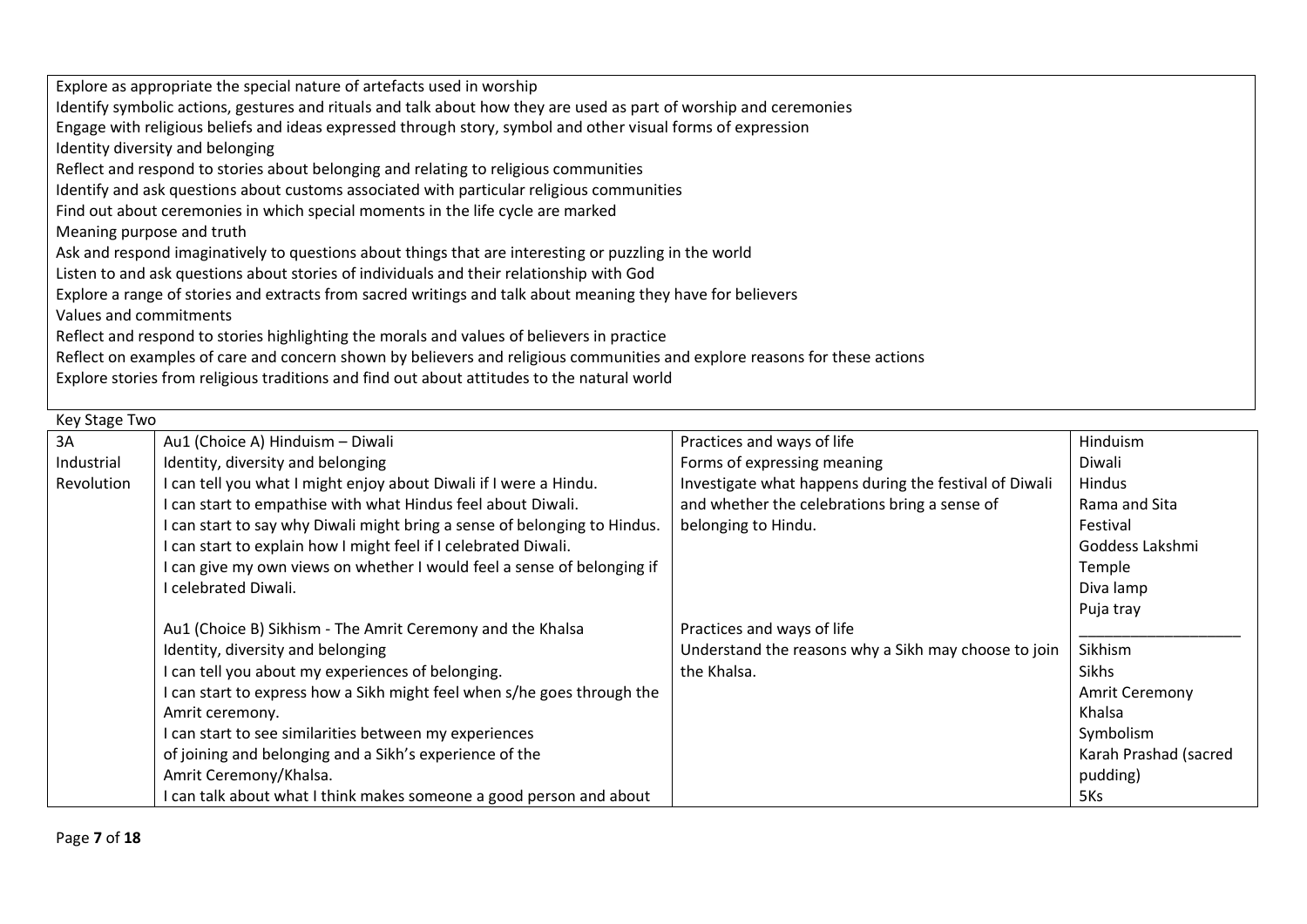|         | how joining the Khalsa might make someone feel like a 'better' Sikh.        |                                                          |                      |
|---------|-----------------------------------------------------------------------------|----------------------------------------------------------|----------------------|
|         | I can express the understanding that joining the Khalsa is not all it takes |                                                          |                      |
|         | to make someone a better Sikh.                                              |                                                          |                      |
|         |                                                                             |                                                          | Christianity         |
|         | Au2 Christianity - Christmas                                                | Beliefs, teachings and sources                           | Christmas            |
|         | Meaning, purpose and truth                                                  | Find out what the true meaning of Christmas is to        | Advent candle        |
|         | I can talk about what I most enjoy about Christmas if I celebrate it.       | Christians and compare this with what Christmas          | Christmas pudding    |
|         | I can talk about some of the different ways Christmas is celebrated by      | means to us.                                             | Advent calendar      |
|         | Christians and non-Christians.                                              | Understand that the nativity story tells Christians that | Nativity scene/story |
|         | I can start to tell you what Christmas means to Christians and what it      | Jesus was God in human form and why God gave him         | Christmas carol      |
|         | means to me.                                                                | to the world.                                            | Christmas card       |
|         | I can recognise that Christmas means different things to different          |                                                          | Christmas tree       |
|         | people.                                                                     |                                                          | Shepherds            |
|         | I can explain my beliefs about the true meaning of Christmas and            |                                                          | Wise men             |
|         | compare them to Christian beliefs about the meaning of Christmas.           |                                                          | Stable               |
|         |                                                                             |                                                          | Mary and Joseph      |
|         |                                                                             |                                                          | Star                 |
|         |                                                                             |                                                          | <b>Beliefs</b>       |
|         |                                                                             |                                                          | God                  |
|         |                                                                             |                                                          | Celebrate            |
| 3B      | Sp1 Christianity - Jesus' miracles                                          | Beliefs, teachings and sources                           | Christianity         |
| Tomb    | Meaning, purpose and truth                                                  | Learn to retell Bible stories when miracles have         | <b>Miracles</b>      |
| Raiders | I can talk about something that puzzles or interests me regarding one of    | happened and question whether Jesus really did           | <b>Bible</b>         |
|         | Jesus' healing miracles.                                                    | perform miracle.                                         | Jesus                |
|         | I can identify some of the questions people ask about Jesus' healing        |                                                          | Healing              |
|         | miracles.                                                                   |                                                          |                      |
|         | I can start to say whether I believe Jesus actually healed people or not.   |                                                          |                      |
|         | I can say whether either of these interpretations make sense to me and      |                                                          |                      |
|         | give my reasons.                                                            |                                                          |                      |
|         | I can begin to talk about how faith might be involved in believing Jesus    |                                                          |                      |
|         | could perform miracles.                                                     |                                                          |                      |
|         |                                                                             |                                                          | Christianity         |
|         | Sp2 Christianity - Easter-forgiveness                                       | Forms of expressing meaning                              | Easter               |
|         | Meaning, purpose and truth                                                  | Learn to recall key events in the Easter story and       | <b>Bible</b>         |
|         | I can talk about what I find puzzling or interesting about The Last         | understand why Jesus' crucifixion symbolises hope for    | Forgiveness          |
|         | Supper or Jesus' death.                                                     | Christian.                                               | Last Supper          |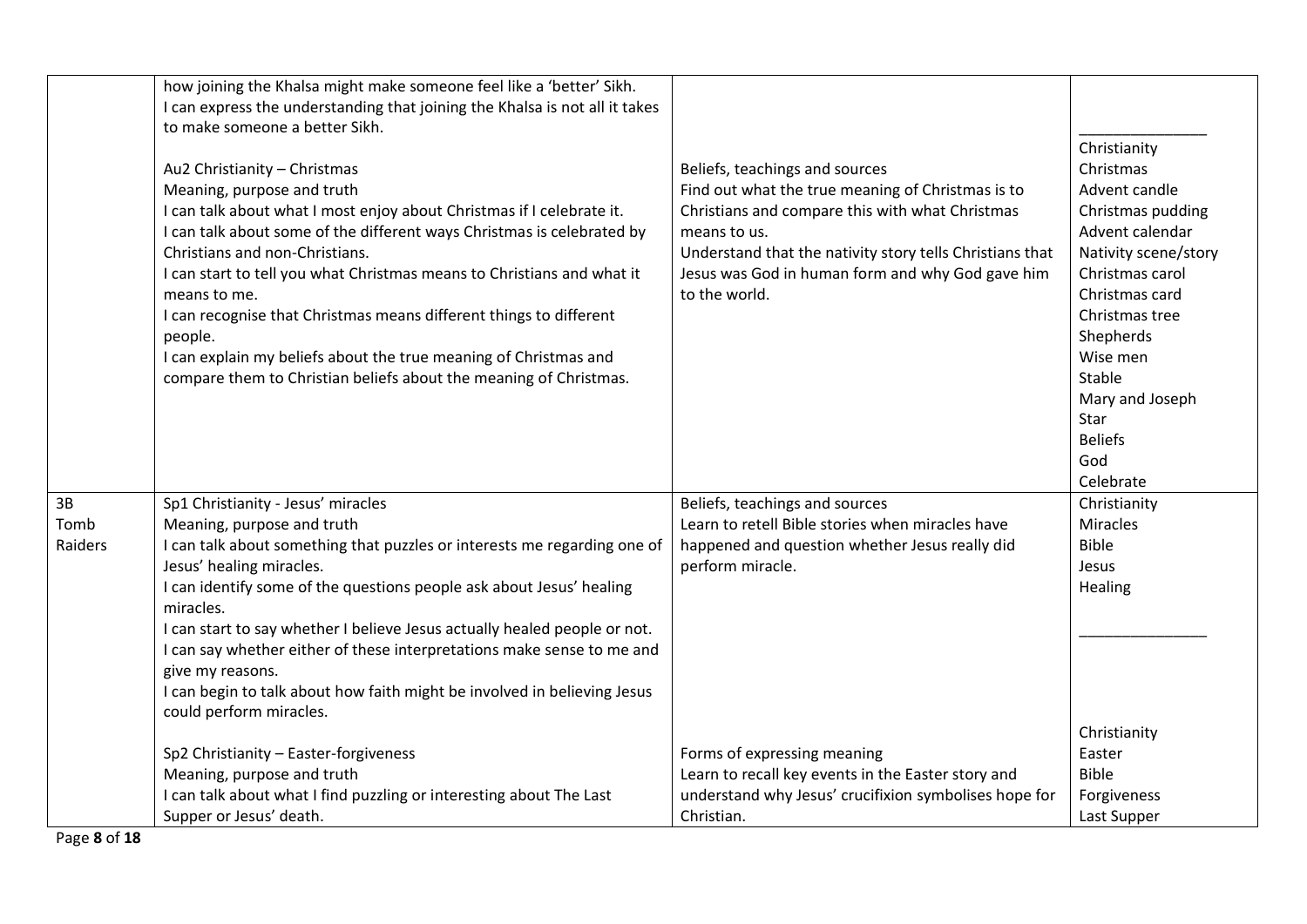|        | I can ask questions about The Last Supper and Jesus' death.<br>I can start to reflect on whether I agree with Christian beliefs about<br>Jesus' death.<br>I can reflect on whether I agree with Christian beliefs about why Jesus<br>died and suggest my own explanation/s.<br>I can give my own opinion on whether I agree with Christian beliefs<br>about Jesus' death.                                                            | Recognise symbols relating to the Last Supper and<br>Jesus' death. | Crucifixion<br>Cross<br>Palm Sunday<br>Maundy Thursday<br><b>Disciples</b><br>Symbols<br>Jesus<br>Heaven<br>Resurrection |
|--------|--------------------------------------------------------------------------------------------------------------------------------------------------------------------------------------------------------------------------------------------------------------------------------------------------------------------------------------------------------------------------------------------------------------------------------------|--------------------------------------------------------------------|--------------------------------------------------------------------------------------------------------------------------|
| 3C     | Su1 (Choice A) Hinduism - Hindu Belief                                                                                                                                                                                                                                                                                                                                                                                               | Beliefs, teachings and sources                                     | Hindu                                                                                                                    |
| Rotten | Meaning, purpose and truth                                                                                                                                                                                                                                                                                                                                                                                                           | Learn to understand the Hindu belief that there is one             | <b>Brahman</b>                                                                                                           |
| Romans | I can ask questions about what I find puzzling about this god.<br>I can ask questions about what Hindus believe.<br>I can recognise what I think about some Hindu beliefs about Brahman<br>and gods, showing respect to Hindus.<br>I can reflect on Hindu beliefs and express thoughts on these.<br>I can give my own and others' views on questions about God and can<br>start to explain why religion is important to many people. | God with many different aspects.                                   | <b>Beliefs</b><br>Diwali                                                                                                 |
|        | Su1 (Choice B) Sikhism - Sharing and Community                                                                                                                                                                                                                                                                                                                                                                                       | Practices and ways of life                                         | Karah Parshad                                                                                                            |
|        | Meaning, purpose and truth                                                                                                                                                                                                                                                                                                                                                                                                           | Explore how Sikh beliefs affect their way of life and the          | Gurdwara                                                                                                                 |
|        | I can tell you a time when I share and how I feel when I do this.<br>I can begin to understand how it might feel to be a Sikh taking part in an<br>event, e.g., the Langar.<br>I can begin to tell you if I think sharing is important or not to Sikhs.<br>I can identify what a Sikh's behaviour.<br>I can say how Sikh beliefs influence their everyday lives (e.g., how<br>important sharing is to them) and why.                 | importance they place on sharing.                                  | Langar                                                                                                                   |
|        | Su2 (Choice A) Hinduism - Pilgrimage to the River Ganges                                                                                                                                                                                                                                                                                                                                                                             | Forms of expressing meaning                                        | Hinduism                                                                                                                 |
|        | Values and commitments                                                                                                                                                                                                                                                                                                                                                                                                               | Understand the significance of the River Ganges both               | Hindu                                                                                                                    |
|        | I can tell you why water is important to me in my daily life.                                                                                                                                                                                                                                                                                                                                                                        | for a Hindu and non-Hindu.                                         | Pilgrimage                                                                                                               |
|        | I can tell you how I think it might feel for a Hindu to visit the River                                                                                                                                                                                                                                                                                                                                                              | Learn some facts about the River Ganges and some of                | <b>River Ganges</b>                                                                                                      |
|        | Ganges.                                                                                                                                                                                                                                                                                                                                                                                                                              | the things that Hindus do there.                                   | Ritual                                                                                                                   |
|        | I can empathise with the special feelings a Hindu might experience<br>when taking part in a ritual at the River Ganges.                                                                                                                                                                                                                                                                                                              |                                                                    |                                                                                                                          |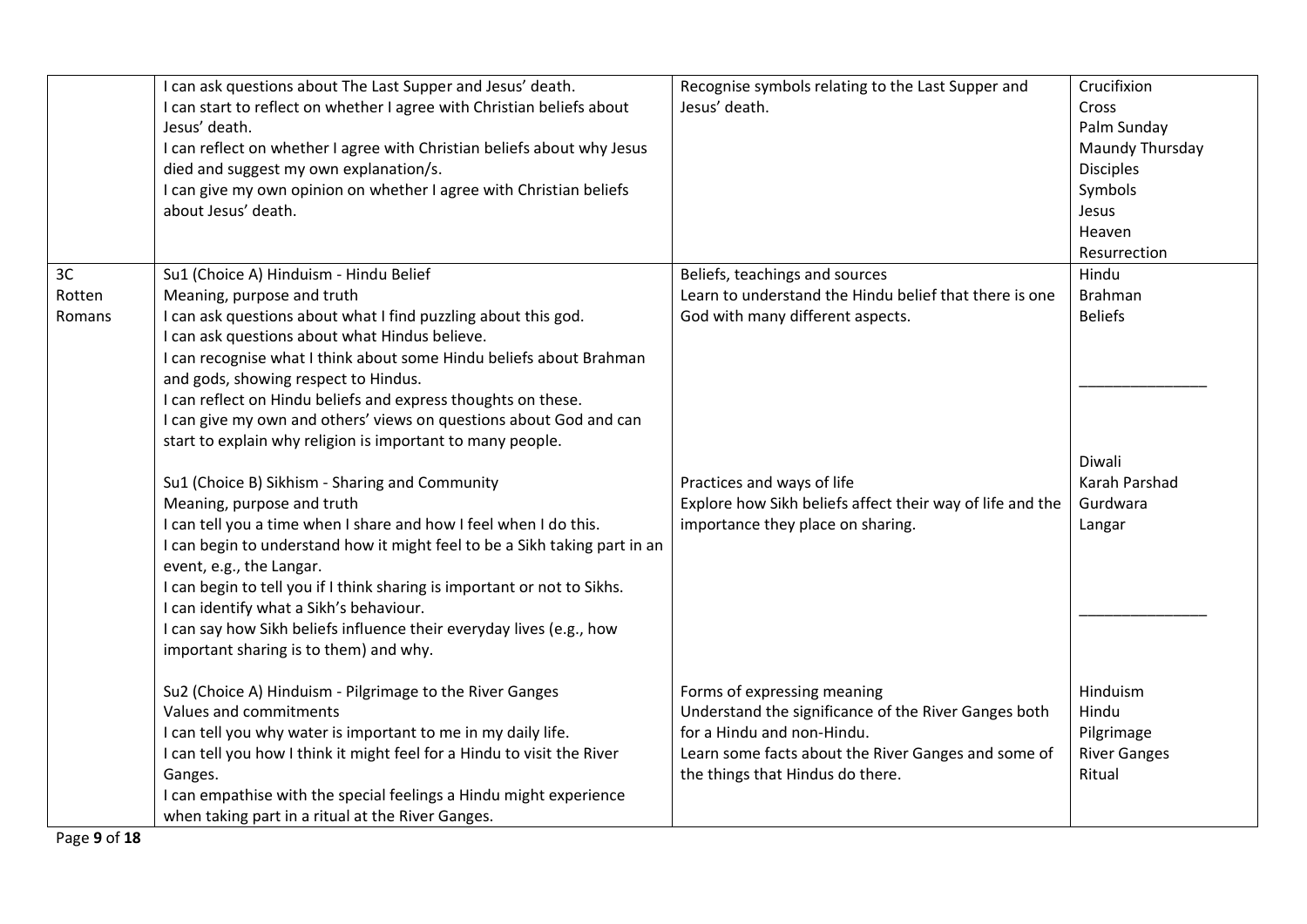| I can start to express my understanding of the religious significance of<br>visiting the River Ganges for a Hindu and can reflect on how it might<br>feel for a non-Hindu to go there.<br>I can ask questions relating to how and why the River Ganges and<br>rituals performed there by Hindus are meaningful in their lives.<br>Su2 (Choice B) Sikhism - Prayer and Worship<br>Values and commitment<br>I can tell you about things I am committed to.<br>I can show an understanding that Sikhs choose different levels/types of<br>commitment and that's OK.<br>I can start to evaluate which ways may show more or less commitment<br>to God for Sikhs.<br>I can start to express my own opinion about which ways may express<br>more commitment than others for Sikhs.<br>I can suggest why I think certain ways of showing commitment might be<br>better than others and give reasons. | Practices and ways of life<br>Forms of expressing meaning<br>Understand different ways that Sikhs show their<br>commitment to God, comparing their practices in<br>order to explore which shows the most commitment. | Sikhism<br>Sikh<br>Prayer<br>Worship<br>Commitment<br>God |
|-----------------------------------------------------------------------------------------------------------------------------------------------------------------------------------------------------------------------------------------------------------------------------------------------------------------------------------------------------------------------------------------------------------------------------------------------------------------------------------------------------------------------------------------------------------------------------------------------------------------------------------------------------------------------------------------------------------------------------------------------------------------------------------------------------------------------------------------------------------------------------------------------|----------------------------------------------------------------------------------------------------------------------------------------------------------------------------------------------------------------------|-----------------------------------------------------------|
|-----------------------------------------------------------------------------------------------------------------------------------------------------------------------------------------------------------------------------------------------------------------------------------------------------------------------------------------------------------------------------------------------------------------------------------------------------------------------------------------------------------------------------------------------------------------------------------------------------------------------------------------------------------------------------------------------------------------------------------------------------------------------------------------------------------------------------------------------------------------------------------------------|----------------------------------------------------------------------------------------------------------------------------------------------------------------------------------------------------------------------|-----------------------------------------------------------|

| 4A     | Au1 Judaism - Beliefs and Practices                                        | Beliefs, teachings and sources                       | Judaism           |
|--------|----------------------------------------------------------------------------|------------------------------------------------------|-------------------|
| Groovy | Identity, diversity and belonging                                          | Understand the special relationship between Jews and | Jews              |
| Greeks | I can talk about an agreement Jewish people make with God and say if       | God and the promises they make to each other.        | Abraham and Moses |
|        | this is important.                                                         | Learn a Jewish story and say something Jewish people | Covenant          |
|        | I can start to explain the significance of an aspect of Jews' relationship | believe.                                             | Ten Commandments  |
|        | with God.                                                                  |                                                      | Synagogue         |
|        | I can tell you some of the ways Jewish people express their special        |                                                      | Torah             |
|        | relationship with God and start to understand how that might feel.         |                                                      | Rabbi             |
|        | I can start to relate to how Jews feel about their special relationship    |                                                      | Shema             |
|        | with God.                                                                  |                                                      | Mezuzah           |
|        | I can start to understand how challenging it might be for a Jewish         |                                                      | Relationship      |
|        | person to live up to their special covenant with God.                      |                                                      |                   |
|        |                                                                            |                                                      |                   |
|        | Au2 Christianity - Christmas                                               | Forms of expressing meaning                          | Christianity      |
|        | Meaning, purpose and truth                                                 | Understand the symbolism in the Christmas story and  | Christmas         |
|        | I can talk about something I find interesting about Christmas symbols.     | think about what the different parts mean to         | Symbolism         |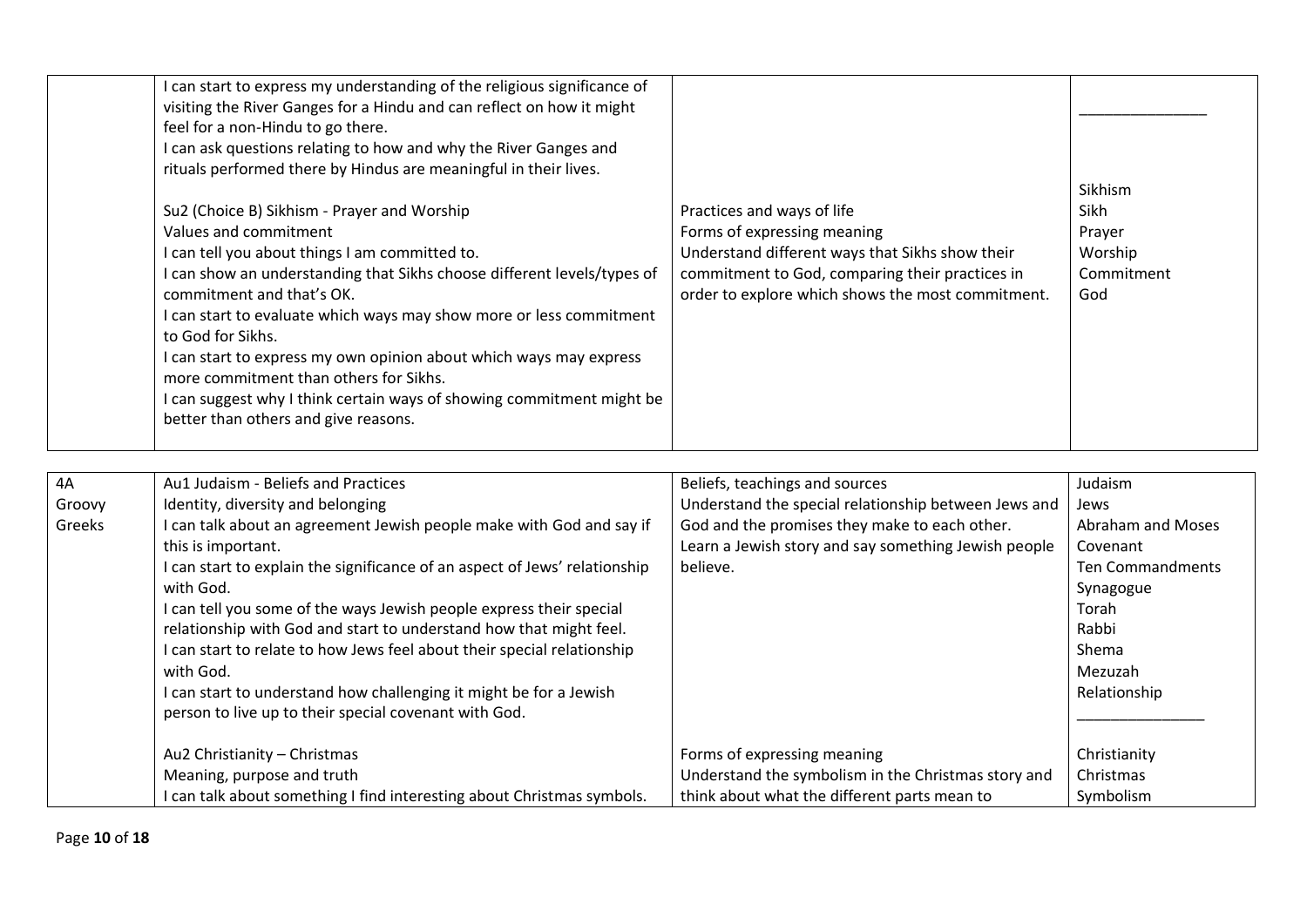|           | I can ask questions about something I find puzzling in the Christmas<br>story.<br>I can ask questions about what Christmas means to Christians and<br>compare this with what it means to me.<br>I can reflect on how I feel about Christian beliefs about Christmas.<br>I can begin to reflect on whether or not the Christian meaning of<br>Christmas is meaningful to me. | Christians today.                                  | Incarnation<br><b>Belief</b><br>Gold<br>Frankincense<br>Myrrh<br>Nativity |
|-----------|-----------------------------------------------------------------------------------------------------------------------------------------------------------------------------------------------------------------------------------------------------------------------------------------------------------------------------------------------------------------------------|----------------------------------------------------|---------------------------------------------------------------------------|
| 4B        | Sp1 Judaism - Passover                                                                                                                                                                                                                                                                                                                                                      | Practices and ways of life                         | Judaism                                                                   |
| Amazing   | Meaning, purpose and truth                                                                                                                                                                                                                                                                                                                                                  | Understand how celebrating Passover and keeping    | Jews                                                                      |
| Aztecs    | I can talk about what I find interesting about the Jewish food laws or                                                                                                                                                                                                                                                                                                      | Kashrut (food laws) help Jews show God they value  | Passover                                                                  |
|           | the Seder meal or another way Jews choose to do as God asks them.                                                                                                                                                                                                                                                                                                           | their special relationship with Him.               | Kashrut                                                                   |
|           | I can ask questions about aspects of the Seder meal or Kashrut laws to                                                                                                                                                                                                                                                                                                      |                                                    | Seder                                                                     |
|           | find out why they are important.                                                                                                                                                                                                                                                                                                                                            |                                                    | Kosher Food                                                               |
|           | I can start to identify how it would feel to keep Kashrut.                                                                                                                                                                                                                                                                                                                  |                                                    | <b>Torah Scroll</b>                                                       |
|           | I can give you my opinion as to whether these ways are important to                                                                                                                                                                                                                                                                                                         |                                                    | Sabbath                                                                   |
|           | Jews.                                                                                                                                                                                                                                                                                                                                                                       |                                                    | Mezuzah                                                                   |
|           | I can explain my opinion as to which ways may be more or less<br>important for Jews to show respect to God.                                                                                                                                                                                                                                                                 |                                                    |                                                                           |
|           |                                                                                                                                                                                                                                                                                                                                                                             |                                                    | Christianity                                                              |
|           | Sp2 Christianity - Easter                                                                                                                                                                                                                                                                                                                                                   | Beliefs, teachings and sources                     | Easter                                                                    |
|           | Meaning, purpose and truth                                                                                                                                                                                                                                                                                                                                                  | Understand how Jesus' life, death and resurrection | Resurrection                                                              |
|           | I can talk about what I find tricky about forgiveness.                                                                                                                                                                                                                                                                                                                      | teaches Christians about forgiveness.              | Forgiveness                                                               |
|           | I can think about how easy it is to forgive people.                                                                                                                                                                                                                                                                                                                         | Learn a Christian story about forgiveness.         | <b>Bible</b>                                                              |
|           | I can ask important questions about how forgiveness is possible.                                                                                                                                                                                                                                                                                                            |                                                    | Forgiveness                                                               |
|           | I can give my opinion about how people should live their lives and                                                                                                                                                                                                                                                                                                          |                                                    | The Last Supper                                                           |
|           | suggest what Jesus might say.                                                                                                                                                                                                                                                                                                                                               |                                                    | The Lord's Prayer                                                         |
|           | I can give my opinion about forgiveness and discuss whether this is                                                                                                                                                                                                                                                                                                         |                                                    |                                                                           |
|           | always possible, reaching my own conclusion.                                                                                                                                                                                                                                                                                                                                |                                                    |                                                                           |
| 4C        | Su1 Judaism - Beliefs and Practices                                                                                                                                                                                                                                                                                                                                         | Practices and ways of life                         | Judaism                                                                   |
| On Safari | Values and commitment                                                                                                                                                                                                                                                                                                                                                       | Forms of expressing meaning                        | <b>Beliefs</b>                                                            |
|           | I can start to express an opinion about what might be important to                                                                                                                                                                                                                                                                                                          | Understand different ways that Jews show their     | Commitment                                                                |
|           | Jews.                                                                                                                                                                                                                                                                                                                                                                       | commitment to God, comparing their practices in    | Bar/Bat Mitzvah                                                           |
|           | I can talk about something that is important to Jews and can express                                                                                                                                                                                                                                                                                                        | order to explore which shows the most commitment.  | ceremonies                                                                |
|           | understanding as to how it might feel to do this if I were Jewish.                                                                                                                                                                                                                                                                                                          |                                                    | Mitzvoth                                                                  |
|           | I can express an opinion on which ways I think might be the best ways                                                                                                                                                                                                                                                                                                       |                                                    | Mitzvah Day                                                               |
|           |                                                                                                                                                                                                                                                                                                                                                                             |                                                    |                                                                           |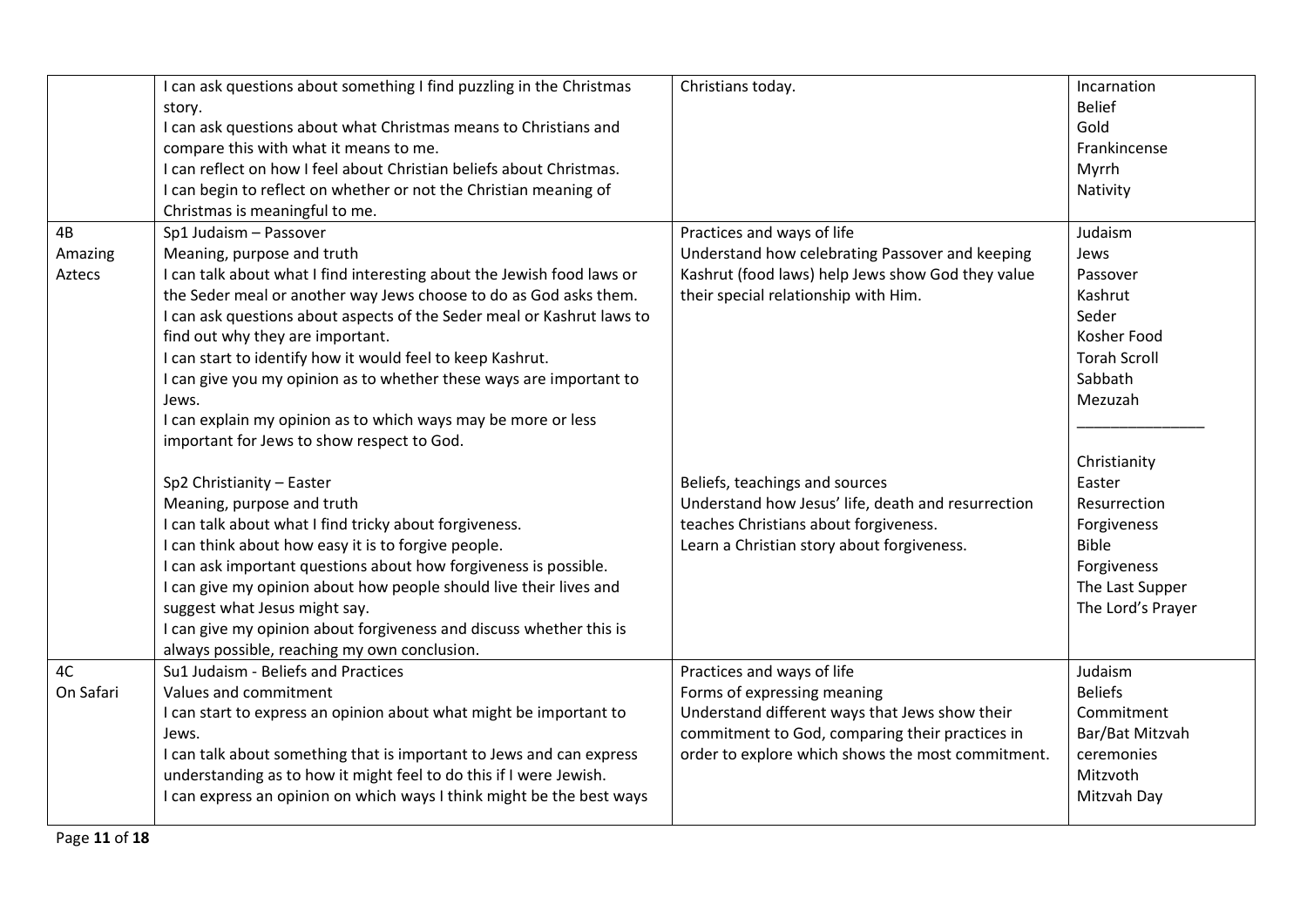| for Jews to show their commitment to God and start to give reasons.<br>I can start to explain which ways might be the best ways for Jews to                                                                                                                                                                                                                                                                                                                                        |                                                                                                                                                                                                                          | Synagogue<br>Sabbath                                                                                                    |
|------------------------------------------------------------------------------------------------------------------------------------------------------------------------------------------------------------------------------------------------------------------------------------------------------------------------------------------------------------------------------------------------------------------------------------------------------------------------------------|--------------------------------------------------------------------------------------------------------------------------------------------------------------------------------------------------------------------------|-------------------------------------------------------------------------------------------------------------------------|
| show their commitment to God and offer a reason.<br>I can express my opinion as to what would be the best way for a Jew to<br>show commitment to God and give reasons.                                                                                                                                                                                                                                                                                                             |                                                                                                                                                                                                                          |                                                                                                                         |
| Su2 Christianity - Prayer and Worship<br>Identity, diversity and belonging<br>I can talk about one of my special places.<br>I can respectfully question whether Christians need churches.<br>I can start to understand the impact a Christian's special place has on<br>him/her.<br>I can say why I think the church may or may not be important to<br>Christians.<br>I can tell you my opinion on whether Christians should keep their<br>beliefs private or be public about them | Practices and ways of life<br>Understand how important going to church is to show<br>someone is a Christian.<br>Explain some of the symbolism, e.g., bread and wine<br>in Holy Communion.<br>Learn about Holy Communion. | Christianity<br>Prayer<br>Worship<br>Symbolism<br><b>Holy Communion</b><br>Baptism.<br>John the Baptist<br>River Jordan |

| <b>5A</b> | Au1 (Choice A) Sikhism - Belief into Action                              | Practices and ways of life                         | Khalsa            |
|-----------|--------------------------------------------------------------------------|----------------------------------------------------|-------------------|
|           | Values and commitments                                                   | Forms of expressing meaning                        | Guru Nana         |
| Space     | I can start to think about different levels of commitment.               | Learn different ways Sikhs put their religion into | Langar            |
|           | can explain that Sikhs' commitment to the religion involves choice.      | practice.                                          | Gurdwara          |
|           | can start to explain why I think some practices are more important to    | Understand Sikh symbols or practices.              | Guru Granth       |
|           | Sikhs than others.                                                       |                                                    | Sahib (holy book) |
|           | can respectfully ask questions about some of the ways Sikhs choose to    |                                                    | Golden Temple of  |
|           | behave and the levels of commitment they show.                           |                                                    | Amritsar          |
|           |                                                                          |                                                    | 5Ks               |
|           | Au1 (Choice B) Hinduism - Prayer and Worship                             | Practices and ways of life                         |                   |
|           | Values and commitments                                                   | Understand how Hindus show their commitment to     | Hinduism          |
|           | can talk about something that is important to Hindus and express         | God and to evaluate if there is a best way.        | Hindu             |
|           | understanding as to why this might be important to me if I were a Hindu. | Use the right names for things that are special to | Universal God -   |
|           | can express an opinion on which way I think might be the best way for    | Hindus.                                            | <b>Brahman</b>    |
|           | Hindus to show their commitment to God and start to give my reasons.     |                                                    | Puja              |
|           | I can express why I think Hindus might choose different ways to show     |                                                    | Morning prayer -  |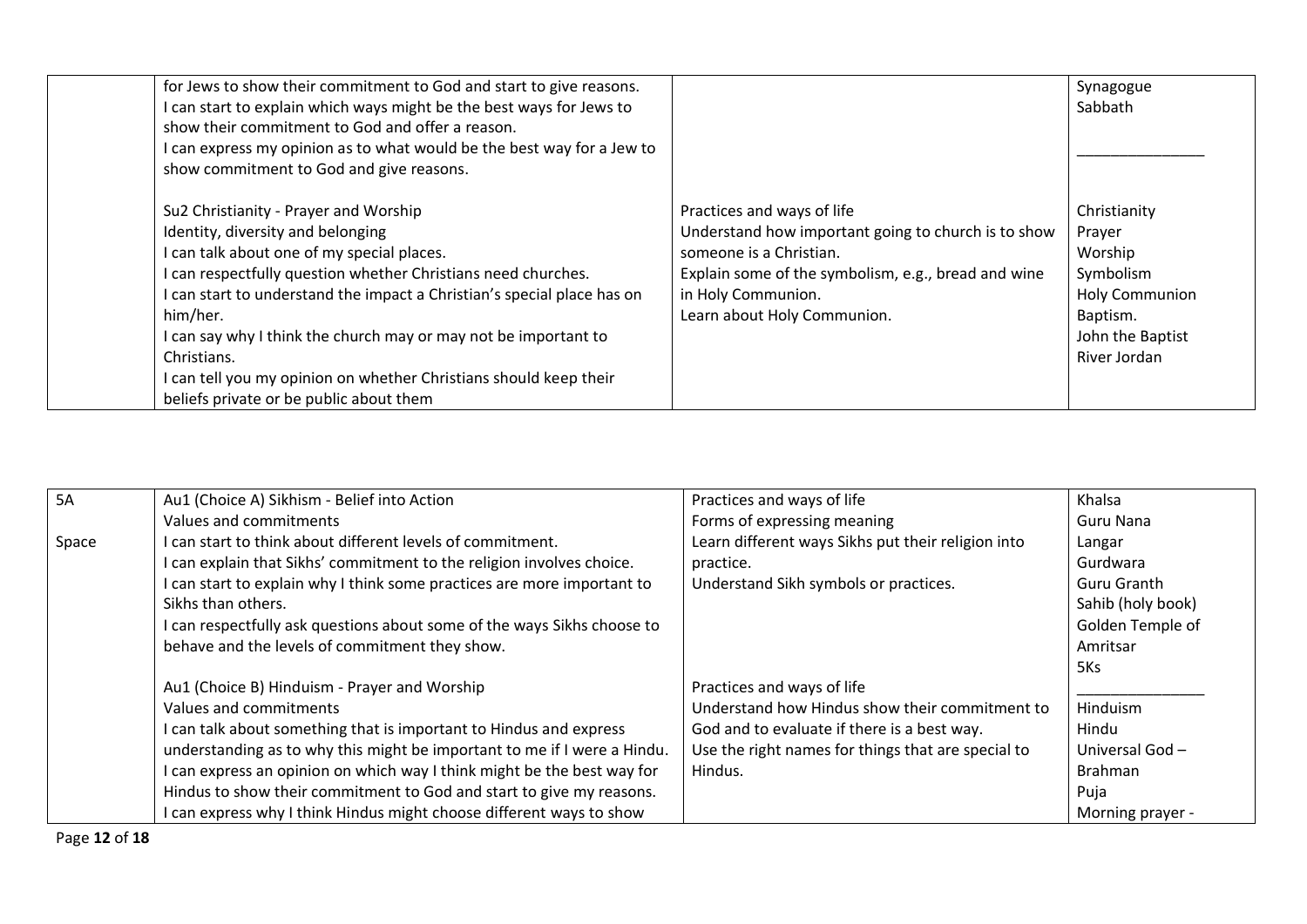|                                        | commitment to God.<br>Au2 Christianity - Christmas<br>Meaning, purpose and truth<br>I can start to express an opinion on whether the Christmas story is true<br>and what this might mean to Christians.<br>I can talk about what I find interesting or puzzling in the Christmas story.<br>I can talk about some differences in the accounts of the Christmas story<br>that make people ask questions.<br>I can start to express an opinion on whether the Christmas story is true<br>and what this might mean to Christians. | Beliefs, teachings and sources<br>Understand that stories can be true in different<br>ways.<br>Understand the Christian belief that Jesus was the<br>Incarnation of God.<br>Identify different sources of the Christmas story and<br>explain the meaning of Christmas to Christians<br>(Incarnation). | 'Gayatri Mantra'<br>Dharma<br><b>River Ganges</b><br>Pilgrimage<br>Christianity<br>Christians<br>Christmas<br>Jesus<br>Advent<br>Nativity<br>Incarnation |
|----------------------------------------|-------------------------------------------------------------------------------------------------------------------------------------------------------------------------------------------------------------------------------------------------------------------------------------------------------------------------------------------------------------------------------------------------------------------------------------------------------------------------------------------------------------------------------|-------------------------------------------------------------------------------------------------------------------------------------------------------------------------------------------------------------------------------------------------------------------------------------------------------|----------------------------------------------------------------------------------------------------------------------------------------------------------|
| 5B<br><b>Vicious</b><br><b>Vikings</b> | Sp1 (Choice A) Sikhs - Beliefs and moral values<br>Values and commitments<br>I can talk about why stories are important to me and to other people.<br>I can talk about how a Sikh story has meaning to me.<br>I can understand how what Sikhs learn from stories can influence how<br>they behave.<br>I can explain how some stories can teach Sikhs about what is important in<br>life and relate this to non-Sikhs.                                                                                                         | Beliefs, teachings and sources<br>Forms of expressing meaning<br>Recognise that stories can be an important way of<br>expressing belief and meaning and explain the<br>relevance of a Sikh story.                                                                                                     | Sikhs<br><b>Beliefs</b><br>Guru<br>Granth<br>Sahib<br>Gurdwara<br>Sikh's last Guru (great<br>teacher)                                                    |
|                                        | Sp1 (Choice B) Hinduism - Hindu beliefs<br>Meaning, purpose and truth<br>I can tell you about what I find puzzling about this god.<br>I can recognise what I think about some Hindu beliefs about Brahman<br>and gods, showing respect to Hindus.<br>I can express my understanding of how Brahman can/cannot be in<br>everything.<br>I can give my own views on the Hindu belief in Brahman.<br>Sp2 Christianity - Theme: Easter                                                                                             | Beliefs, teachings and sources<br>Understand the Hindu belief that there is one God<br>with many different aspects.<br>Beliefs, teachings and sources                                                                                                                                                 | Hinduism<br>Hindu<br>Aum<br><b>Brahman</b><br>Atman<br>Brahma - creator<br>Vishnu- preserver Shiva<br>- destroyer<br>God or goddess<br>Shiva, Krishna or |
|                                        | Meaning, purpose and truth<br>I can talk about what I find puzzling in the Easter story.<br>I can talk about some events that happened during Holy Week and ask a<br>relevant question.                                                                                                                                                                                                                                                                                                                                       | Question whether God intended Jesus to be<br>crucified or whether Jesus' crucifixion was the<br>consequence of events during Holy Week.                                                                                                                                                               | Lakshmi<br>Christianity<br>Easter                                                                                                                        |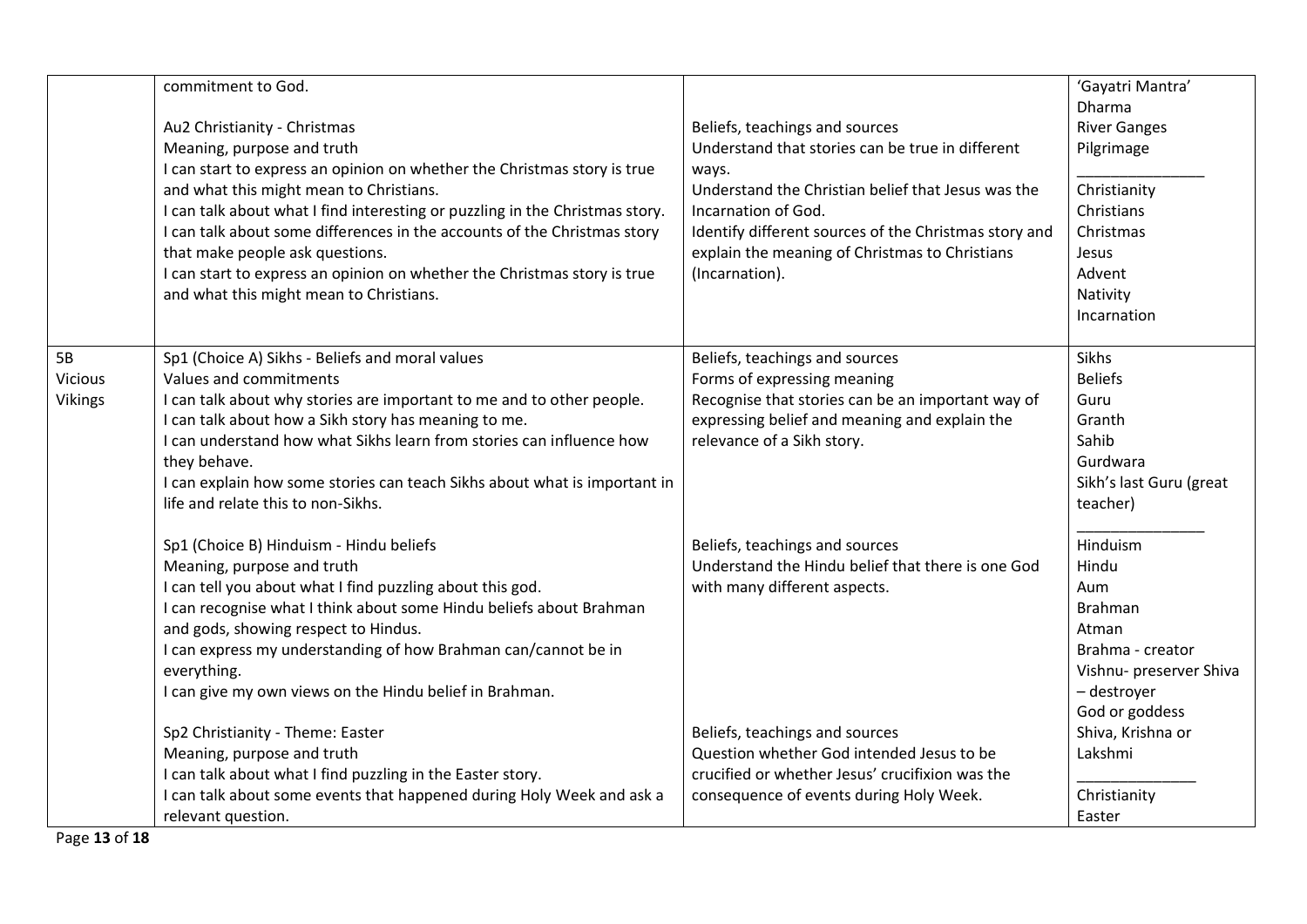|          | I can consider important questions about whether Jesus knew He was        |                                                      | Jesus                   |
|----------|---------------------------------------------------------------------------|------------------------------------------------------|-------------------------|
|          | going to be crucified.                                                    |                                                      | Holy Week               |
|          | I can start to express my opinion about Jesus' crucifixion being his      |                                                      | Crucifixion             |
|          | destiny.                                                                  |                                                      | Resurrection            |
|          | I can give my opinion about the importance for Christians of Jesus' death |                                                      |                         |
|          | being part of God's plan.                                                 |                                                      |                         |
| 5C       | Su1 (Choice A) Sikhism - Prayer and worship                               | Practices and ways of life                           | Sikhism                 |
| Survival | Values and commitments                                                    | Understand how Sikhs show their commitment to        | Sikh                    |
|          | I can say how I feel about something special to Sikhs.                    | God and evaluate if there is a best way.             | Prayer                  |
|          | I can say why I think this might be a good way of showing commitment to   | Use the right names for things that are special to   | Worship                 |
|          | God.                                                                      | Sikhs.                                               | Turbans                 |
|          | I can start to show I understand that Sikhs make choices about how they   |                                                      | Guru                    |
|          | show commitment to God.                                                   |                                                      | Granth                  |
|          | I can start to express what I think about the best way a Sikh could show  |                                                      | Sahib                   |
|          | commitment to God.                                                        |                                                      |                         |
|          | I can give my opinion on what I think Sikhs should do to show             |                                                      |                         |
|          | commitment to God and explain why.                                        |                                                      |                         |
|          |                                                                           | Practices and ways of life                           | Hindu                   |
|          | Su1 (Choice B) Hindu - Beliefs and moral values                           | Understand the impact of certain beliefs on a        | <b>Beliefs</b>          |
|          | Meaning, purpose and truth                                                | Hindu's life.                                        | Karma                   |
|          | I can talk about what I find interesting or puzzling about Hindu belief.  | Know the right name for a Hindu belief e.g. Karma.   | Samsara                 |
|          | I can talk about a Hindu belief and start to say if I agree with it.      | Compare Hindu and Christian beliefs relating to life | Moksha                  |
|          | I can start to see how belief in Karma could make a difference to how     | after death.                                         | Reincarnation           |
|          | Hindus choose to live.                                                    |                                                      |                         |
|          | I can express my own views about Hindu beliefs and say whether they       |                                                      |                         |
|          | make sense to me or not.                                                  |                                                      |                         |
|          | I can express an opinion on the Hindu belief in reincarnation with some   |                                                      |                         |
|          | reasoning.                                                                |                                                      |                         |
|          |                                                                           |                                                      | Christianity            |
|          | Su2 Christianity - Beliefs and practices                                  | Practices and ways of life                           | <b>Beliefs</b>          |
|          | Values and commitments                                                    | Understand how Christians show their commitment      | <b>Ten Commandments</b> |
|          | I can decide which way I think is the best way for a Christian to show    | to God and evaluate if there is a best way.          | Holy spirit             |
|          | commitment to God.                                                        | Use the right names for things that are special to   | Communion               |
|          | I can start to understand there are different degrees of commitment and   | Christians.                                          |                         |
|          | that's up to individual Christians.                                       |                                                      |                         |
|          | I can explain why I think some ways of showing commitment to God          |                                                      |                         |

Page **14** of **18**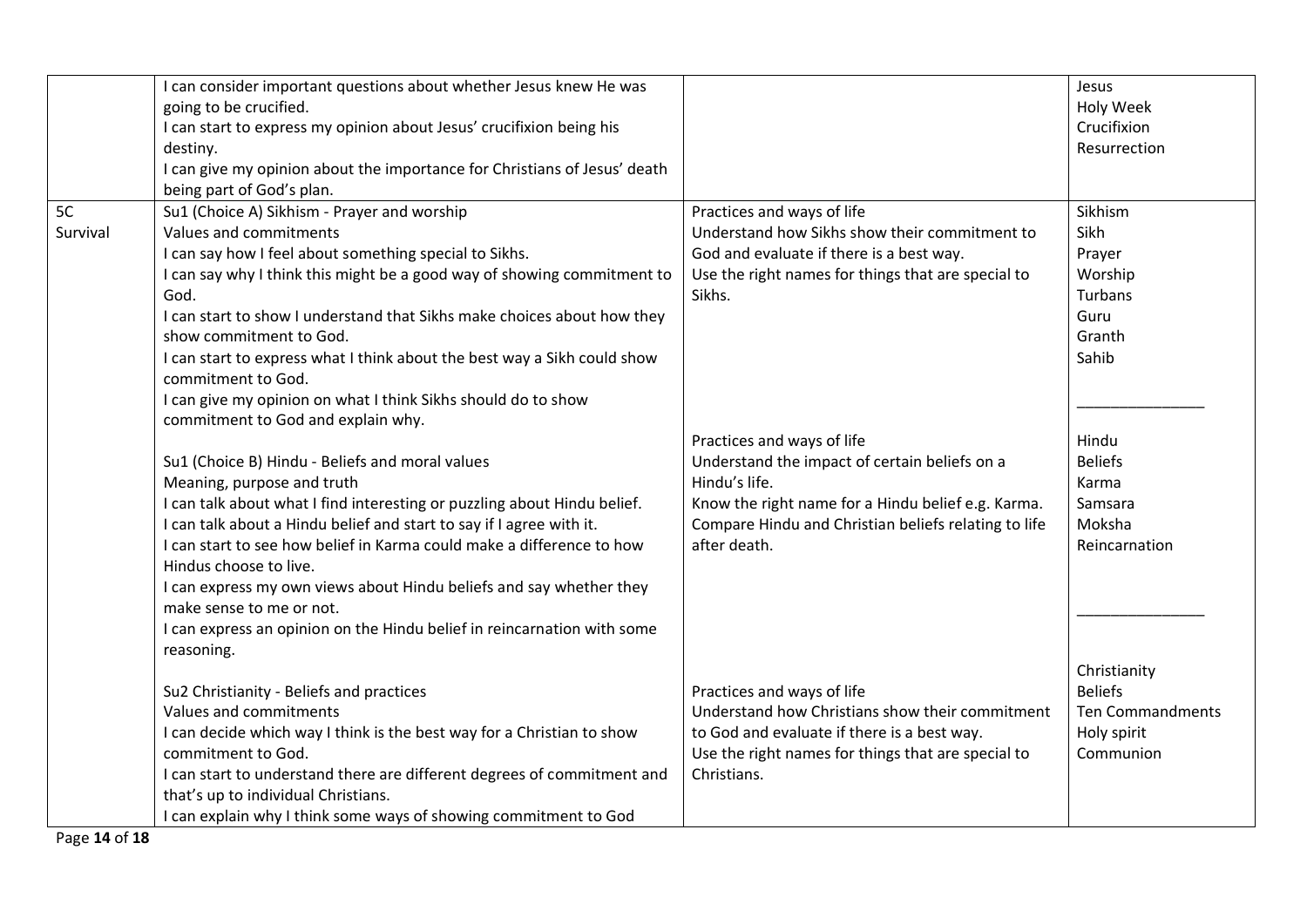|           | would be better than others for Christians.                            |                                                           |                                 |
|-----------|------------------------------------------------------------------------|-----------------------------------------------------------|---------------------------------|
|           | I can explain that individuals choose to show different degrees of     |                                                           |                                 |
|           | commitment to their religion and can relate this to commitments I make |                                                           |                                 |
|           | in my life.                                                            |                                                           |                                 |
|           |                                                                        |                                                           |                                 |
| 6A        | Au1 Islam - Beliefs and practices                                      | Practices and ways of life                                | Islam                           |
| Into the  | Values and commitments                                                 | Understand some of the ways Muslims show                  | Muslim                          |
| woods     | I can talk about my own personal commitments.                          | commitment to God and to evaluate whether there is a      | Commitment                      |
|           | I can decide which way I think is the best way for a                   | best way.                                                 | Zakah (giving money to charity) |
|           | Muslim to show commitment to God.                                      | Understand how different practices enable Muslims to      | Ramadan / Sawm (fasting)        |
|           | I can explain why there might be different ways of                     | show their commitment to God and understand that          | Mosque                          |
|           | showing commitment.                                                    | some of these will be more significant to some Muslims    | 5 pillars of Islam              |
|           | I can think of some ways of showing commitment to                      | than others.                                              | Pilgrimage                      |
|           | God that would be better than others for Muslims.                      |                                                           |                                 |
|           | I can explain that individuals choose to show different                |                                                           |                                 |
|           | degrees of commitment to their religion and can relate                 |                                                           |                                 |
|           | this to commitments I make in my life.                                 |                                                           |                                 |
|           |                                                                        |                                                           |                                 |
|           | Au2 Christianity - Christmas                                           | Beliefs, teachings and sources                            | Christianity                    |
|           | Meaning, purpose and truth                                             | Learn to analyse the Christian belief in the Virgin Birth | Christmas                       |
|           | I can talk about what I find puzzling or interesting about             | and to assess the significance of this to Christians.     | Humble                          |
|           | the nativity story.                                                    | Understand the significance to Christians that Mary was   | Symbolism                       |
|           | I can start to think about some of the questions people                | Jesus' mother.                                            | Incarnation                     |
|           | ask about Jesus' birth.                                                | Remember the story of Jesus' birth.                       | Conceived                       |
|           | I can start to think through why Mary being Jesus'                     |                                                           | Virgin Birth                    |
|           | mother is important to Christians and what I think                     |                                                           | Mary                            |
|           | about this.                                                            |                                                           | Jesus                           |
|           | I can start to consider my own response to the Christian               |                                                           |                                 |
|           | belief in the Virgin birth, showing respect to Christian               |                                                           |                                 |
|           | views.                                                                 |                                                           |                                 |
|           | I can explain my own response to the Christian belief in               |                                                           |                                 |
|           | the Virgin birth.                                                      |                                                           |                                 |
| 6B        | Sp1 Christianity - Belief and meaning                                  | Beliefs, teachings and sources                            | Christianity                    |
| World War | Meaning, purpose and truth                                             | Learn to evaluate different beliefs about eternity and to | Christian                       |
| Two       | I can talk about something I can relate to in a Christian              | understand the Christian perspective on this.             | Eternal                         |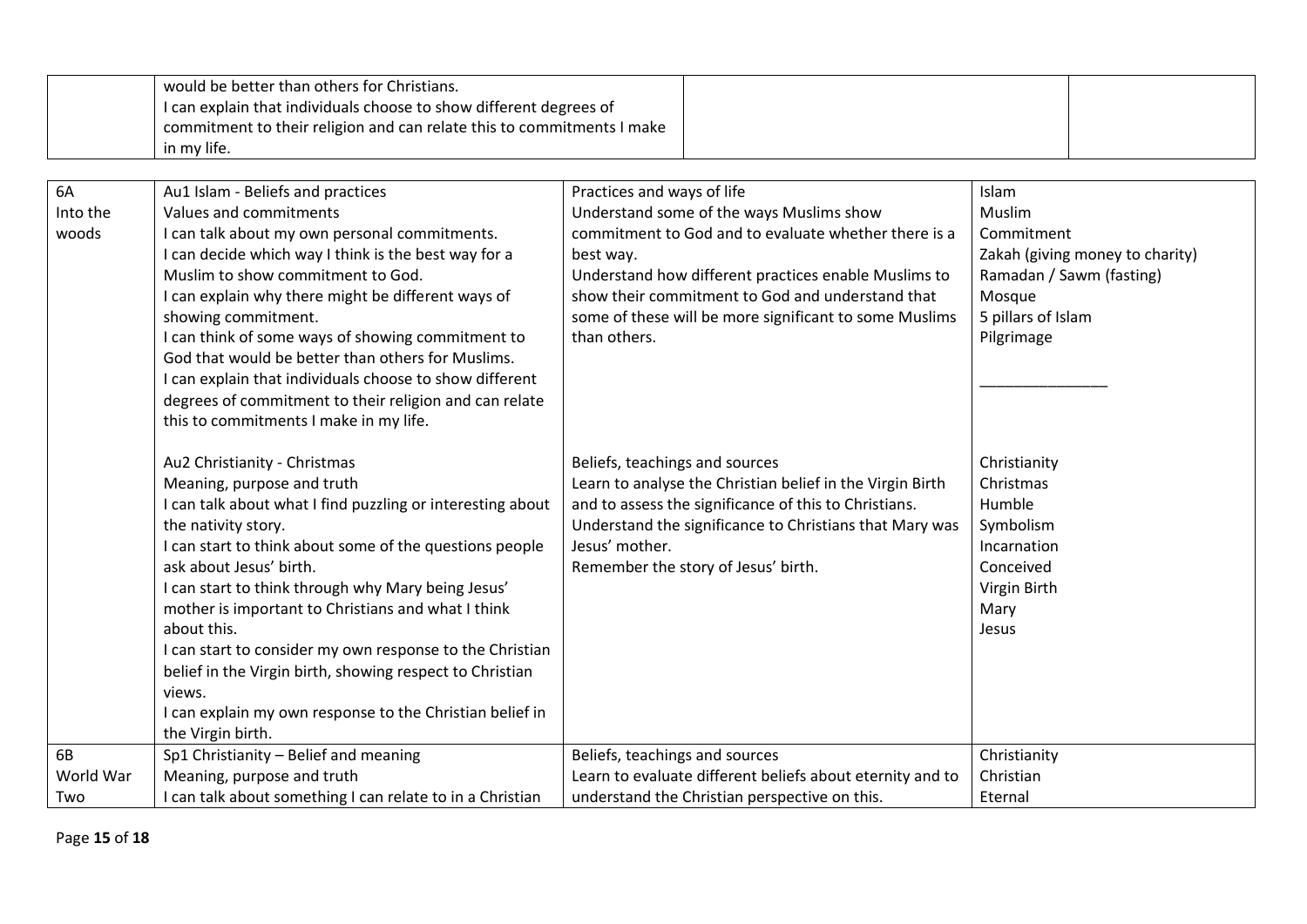|               |                                                           |                                                         | Influences                           |
|---------------|-----------------------------------------------------------|---------------------------------------------------------|--------------------------------------|
|               | story about love.                                         |                                                         |                                      |
|               | I can start to understand what some of the Christian      |                                                         | <b>Ten Commandments</b>              |
|               | stories about love mean.                                  |                                                         | Festivals - Mother's Day, Lent, Ash  |
|               | I can ask important questions about eternity.             |                                                         | Wednesday, Easter, Shrove            |
|               | I can reflect on my own beliefs about whether anything    |                                                         | Tuesday, Advent, Christmas, Harvest, |
|               | is eternal.                                               |                                                         | etc.                                 |
|               | I can give my own answer to whether anything is           |                                                         | Symbols                              |
|               | eternal and give my reasons.                              |                                                         | Poverty                              |
|               |                                                           | Practices and ways of life                              | <b>British society</b>               |
|               | Sp2 Christianity - Easter                                 | Know the reasons people use to suggest that             |                                      |
|               | Identity, diversity and belonging.                        | Christianity is a strong religion and that it can be    | Christianity                         |
|               | Values and commitments                                    | counteracted.                                           | Easter                               |
|               | I can tell you about someone who has influenced me        | Understand that some festivals that are special to      | Festivals - Mother's Day, Easter,    |
|               | and why I respect them.                                   | Christians.                                             | Shrove Tuesday and Christmas         |
|               | I can give my opinion as to whether Christianity is a     |                                                         | <b>Beliefs</b>                       |
|               | strong religion now and say why I think this.             |                                                         | Humanists                            |
|               |                                                           |                                                         | <b>Ten Commandments</b>              |
| 6C            | Su1 Islam - Beliefs and moral value                       | Beliefs, teachings and sources                          | Islam                                |
| Origin of the | Identity, diversity and belonging                         | Identify ways in which Muslims try to lead good lives   | Muslim                               |
| species       | I can say if living a good life will help a Muslim get to | and how their belief in Akhirah influences this.        | Muhammad                             |
|               | Heaven.                                                   | Understand that Muslims believe in life after death and | Akhirah (life after death)           |
|               | I can tell you what I think about life after death.       | understand that this links to how they choose to        | Qur'an                               |
|               | I can identify why leading a good life might be a good    | behave.                                                 | Allah                                |
|               | idea and why people think this.                           |                                                         | Ramadan                              |
|               | I can recognise what motivates or influences me to lead   |                                                         | Pilgrimage to Hajj.                  |
|               | a good life and compare it with what motivates and        |                                                         |                                      |
|               | influences Muslims.                                       |                                                         |                                      |
|               | I can ask questions about life after death and explore    |                                                         |                                      |
|               | how what I believe about this might influence my life.    |                                                         |                                      |
|               |                                                           |                                                         | Islam                                |
|               | Su2 Islam - Beliefs and moral value                       | Beliefs, teachings and sources                          | Muslim                               |
|               | Meaning, purpose and truth                                | Challenge stereotyping through understanding different  | Stereotyping                         |
|               | I can talk about something I find puzzling or interesting | Muslim interpretations of Jihad and how this links to   | Jihad (to struggle against evil)     |
|               | about the Muslim religion.                                | getting to Heaven.                                      | Terrorism                            |
|               | I can start to ask questions about why Muslims have       | Learn what Muslims believe are wrong/evil.              | Justification                        |
|               | different beliefs if they are in the same religion.       | Understand the meaning of stereotyping.                 |                                      |
|               |                                                           |                                                         | Stereotyping                         |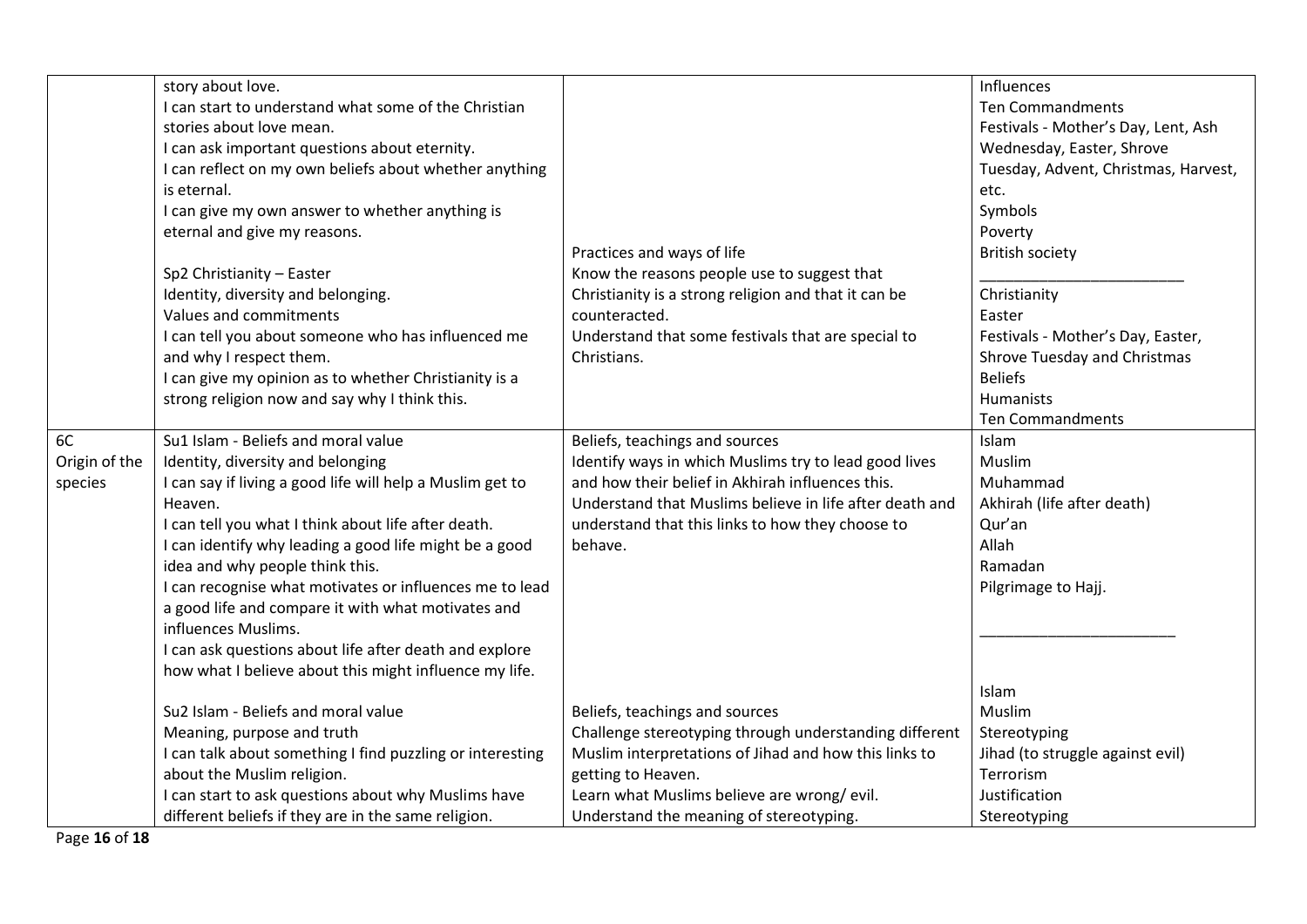| I can start to express my opinion on how Jihad is       |  |
|---------------------------------------------------------|--|
| interpreted by some Muslims.                            |  |
| I can recognise what motivates me or influences me to   |  |
| lead a good life and compare it with what motivates and |  |
| influences Muslims.                                     |  |
| I can explore my own and other people's attitudes       |  |
| towards interpretations of Jihad and recognise and      |  |
| challenge stereotyping.                                 |  |

By the end of Key Stage Two (Staffordshire Agreed Syllabus):

Belief's teachings and sources

Explore the origins of sacred writings and consider their importance for believers today

Explore a variety of forms of literature found in sacred books and investigate a range of religious teachings

Explore the life of key religious figures and make links with teachings and practices of special significance to followers

Explore the meaning of a wide range of stories about the beginnings of the world and reflect upon their importance for believers

Practices and ways of life

Compare and contrast the practice of religion in the home in different religious communities

Identify the main features and patterns of an act of worship and talk about the importance of worship for believers

Investigate some features of key religious festivals and celebrations and identify similarities and differences

Investigate the life of a person who has been inspired by their faith and make links between belief and action

Expressing meaning

Explore the symbolic use of a wide range of objects, sounds, visual images, actions and gestures and make suggestions as to the intended meaning they might have for believers

Explore the meaning of stories drawn from religious sources and reflect on the significance of key words, phrases or expressions

Compare and contrast the use of symbols, actions and gestures used in worship by different communities

Identify some of the ways in which religions name and describe attributes of God and make links with belief and practice

Identity diversity and belonging

Explore the diversity of a range of religious traditions and identify and reflect on similarities and differences

Find out about the activities of a local religious community and make links with key religious teachings

Research some key events in the development of a religious tradition and explain the impact on believers today

Investigate the importance for believers of ceremonies in which special moments in the life cycle are marked

Meaning purpose and truth

Raise questions about issues which cause people to wonder and investigate some answers to be found in religious writings and teachings Investigate and reflect on a range of religious responses to suffering, hardship and death

Investigate stories about God's relationship with people and suggest how, for some people, this helps them to make sense of life